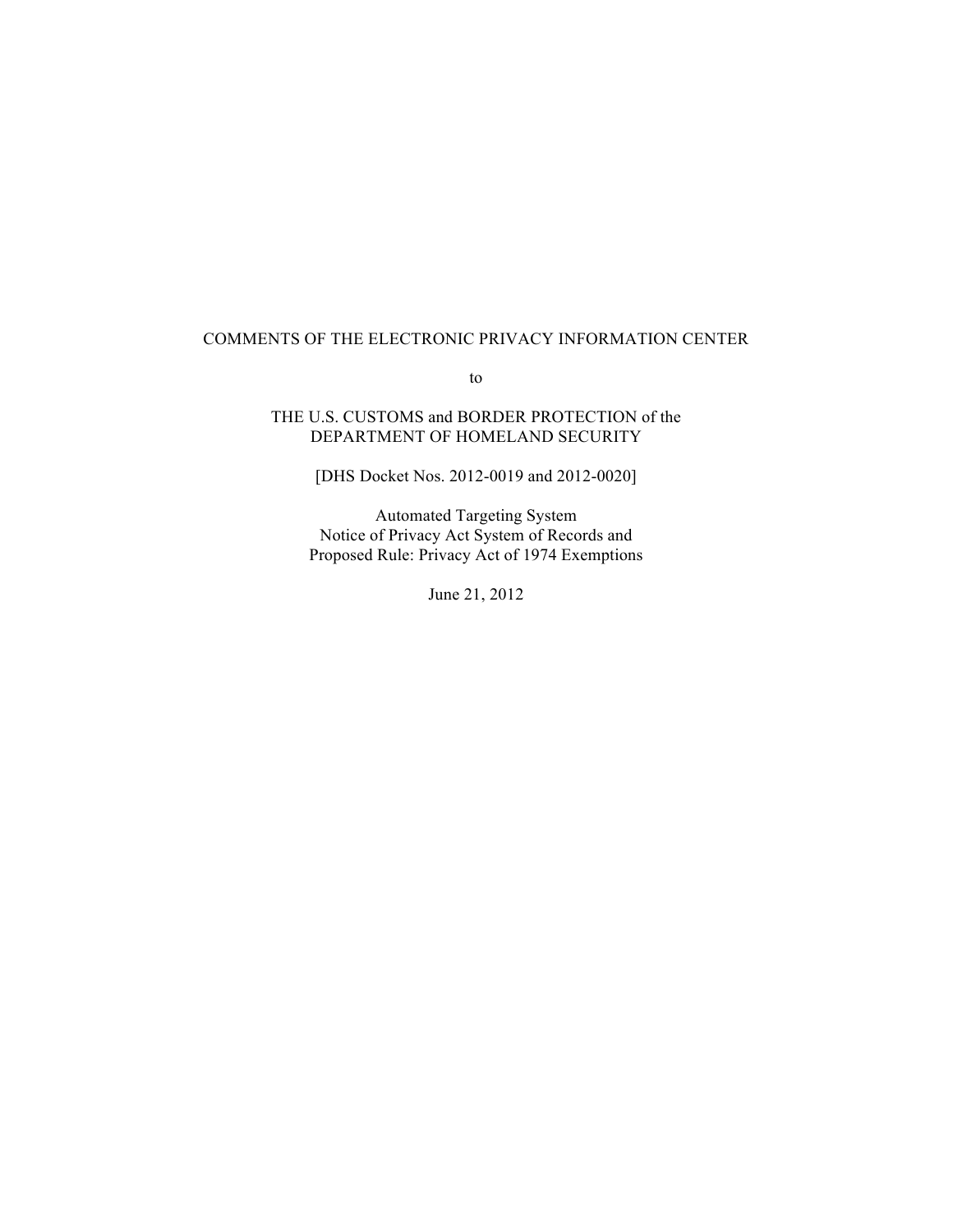TABLE OF CONTENTS

| $\mathbf{I}$ . |                                                                                                                                                                                                                                                                                                                                                                                                                                                                                                                                                                         |
|----------------|-------------------------------------------------------------------------------------------------------------------------------------------------------------------------------------------------------------------------------------------------------------------------------------------------------------------------------------------------------------------------------------------------------------------------------------------------------------------------------------------------------------------------------------------------------------------------|
| Π.             | ATS IS A MASSIVE DATABASE THAT "INGESTS" A PLETHORA OF PERSONAL                                                                                                                                                                                                                                                                                                                                                                                                                                                                                                         |
| Ш.             | DATA CONCERNING RACE, ETHNICITY, POLITICAL OPINIONS, OR RELIGIOUS                                                                                                                                                                                                                                                                                                                                                                                                                                                                                                       |
| $IV_{-}$       | THE PRIVACY IMPACT ASSESSMENT REVEALS ATS'S NUMEROUS PRIVACY RISKS<br>AND UNDERSCORES THE PROBLEMS OF GRANTING THE PRIVACY ACT EXEMPTIONS                                                                                                                                                                                                                                                                                                                                                                                                                               |
| $V_{\perp}$    | CBP MUST PROVIDE TRANSPARENCY IN THE ATS ALGORITHM AND MUST MAKE                                                                                                                                                                                                                                                                                                                                                                                                                                                                                                        |
| VI.            | CBP PROPOSES BROAD EXEMPTIONS FOR THE AUTOMATED TARGETING SYSTEM,<br>THUS CONTRAVENING THE INTENT OF THE PRIVACY ACT OF 1974 11                                                                                                                                                                                                                                                                                                                                                                                                                                         |
|                | VII. PROPOSED ROUTINE USES G, H, I, J, AND M REMOVE PRIVACY ACT SAFEGUARDS BY<br>DISCLOSING RECORDS TO FOREIGN AGENCIES, MULTILATERAL GOVERNMENTAL<br>ORGANIZATIONS, AND OTHER FOREIGN ENTITIES THAT ARE NOT SUBJECT TO THE                                                                                                                                                                                                                                                                                                                                             |
|                | VIII. ROUTINE USES G, H, I, M, AND N CONTRAVENE THE LEGISLATIVE INTENT OF THE                                                                                                                                                                                                                                                                                                                                                                                                                                                                                           |
| IX.            | CBP'S LACK OF OPPORTUNITY TO REVIEW PUBLIC COMMENT VIOLATES THE<br>ADMINISTRATIVE PROCEDURE ACT AND THEREFORE THE ROUTINE USES AND<br>PROPOSED EXEMPTIONS SHOULD NOT BE IMPLEMENTED WITHOUT PUBLIC<br>A. CBP'S PROPOSED ROUTINE USES AND EXEMPTIONS WILL HAVE A SUBSTANTIAL<br>EFFECT ON MEMBERS OF THE PUBLIC AND THEREFORE REQUIRE PUBLIC NOTICE<br>B. CBP MUST CONSIDER AND RESPOND TO PUBLIC COMMENTS IT RECEIVES BEFORE<br><b>IMPLEMENTING THE PROPOSED ROUTINE USES AND EXEMPTIONS</b> 19<br>C.CBP'S PROPOSED ROUTINE USES MUST FALL ON PROCEDURAL GROUNDS DUE TO |
| $X_{\cdot}$    |                                                                                                                                                                                                                                                                                                                                                                                                                                                                                                                                                                         |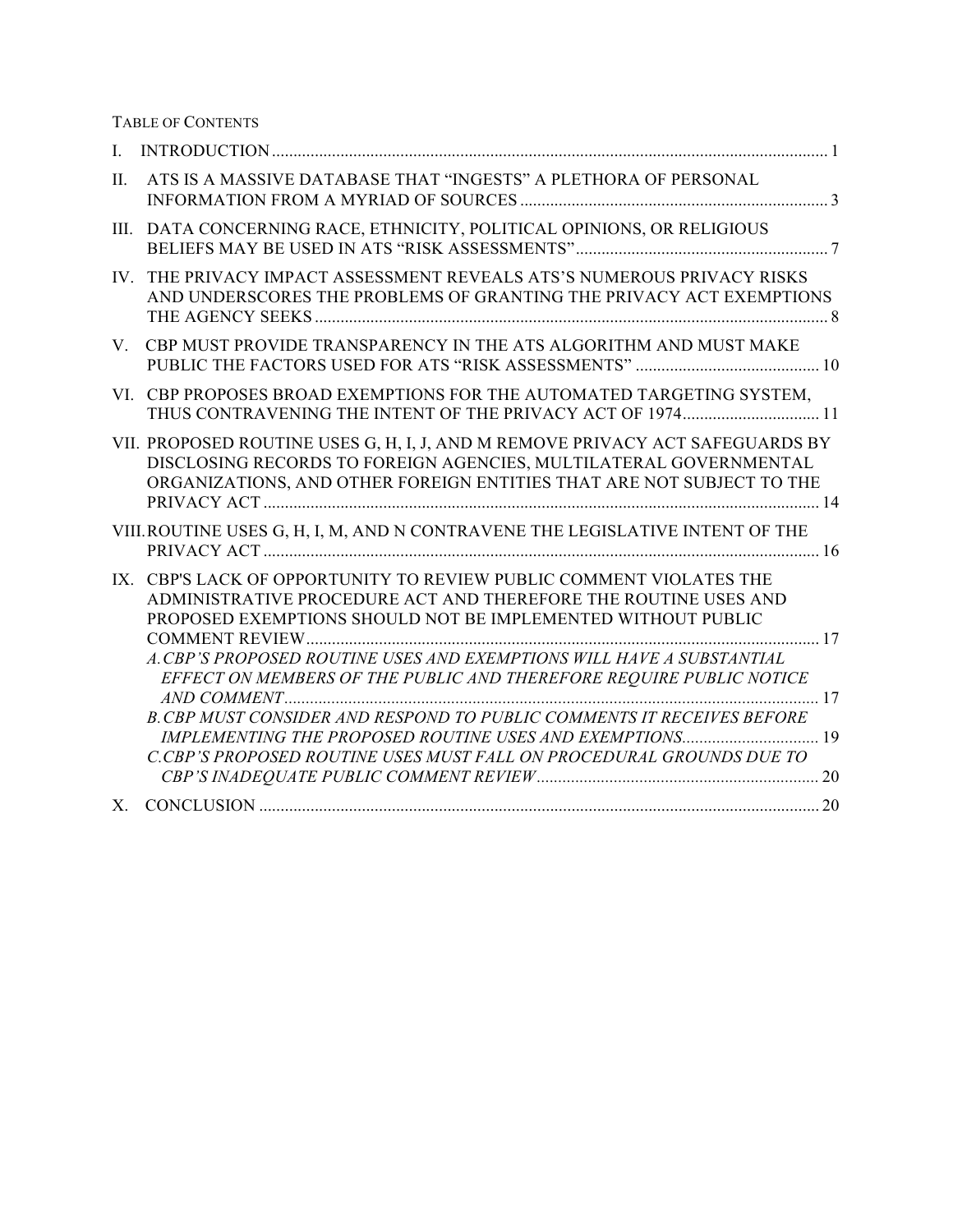#### **I. Introduction**

By notices published on May 22,  $2012<sup>1</sup>$  and May 23,  $2012<sup>2</sup>$ , the United States Customs and Border Protection ("CBP") of the Department of Homeland Security ("DHS") seeks to exempt the Automated Targeting System ("ATS") from several significant provisions of the Privacy Act of 1974. Pursuant to the CBP notices, the Electronic Privacy Information Center ("EPIC") submits these comments to address the substantial privacy and security issues raised by the database, to urge that CBP cease retaining personal information on American citizens in the ATS, and to demand that CBP significantly narrow the Privacy Act exemptions for the system if the proposal goes forward. Additionally, EPIC notes that the proposed routine uses and exemptions are unlawful because they are "without observance of procedure required by law,"<sup>3</sup> and should therefore be withdrawn.

ATS was initially created to screen shipping cargo.<sup>4</sup> Over the last six years, CBP has expanded ATS to screen and monitor an ever-growing population of individuals, and create "risk assessment" profiles on Americans, suspected of no crime. While ATS may be an efficient tactic to screen cargo, it is unconstitutional, improper, and ineffective to screen individuals in the same manner. The ATS database contains an excess of personally identifiable information ("PII") ranging from names, addresses, nationalities, and Social Security Numbers to "information that could directly indicate the racial or ethnic origin, political opinions, religious or philosophical beliefs, trade union membership, health, or sex life"

 $\frac{1}{1}$  $<sup>1</sup>$  Notice of Privacy Act System of Records, 77 Fed. Reg. 30297 (proposed May 22, 2012).</sup>

<sup>&</sup>lt;sup>2</sup> Notice of Proposed Rulemaking, 77 Fed. Reg. 30433 (proposed May 23, 2012) (to be codified at 5 C.F.R. pt 5). <sup>3</sup> The Administrative Procedure Act, 5 U.S.C. § 706 (2)(D) (2006). The proposed ATS changes are effective the same date on which the System of Records Notice ("SORN") comment period ends, and a day before the proposed exemption comment period ends. Therefore, the agency has no meaningful opportunity to consider comments as required by 5 U.S.C. § 553(c). Consequently, the proposed routine uses and exemptions are unlawful because they are "without observance of procedure required by law."

<sup>4</sup> Proposed Rule, 68 Fed. Reg. 43574 (proposed July 23, 2003) (codified at 19 C.F.R. pts. 4, 103, 113, 122, 123, 178, and 192).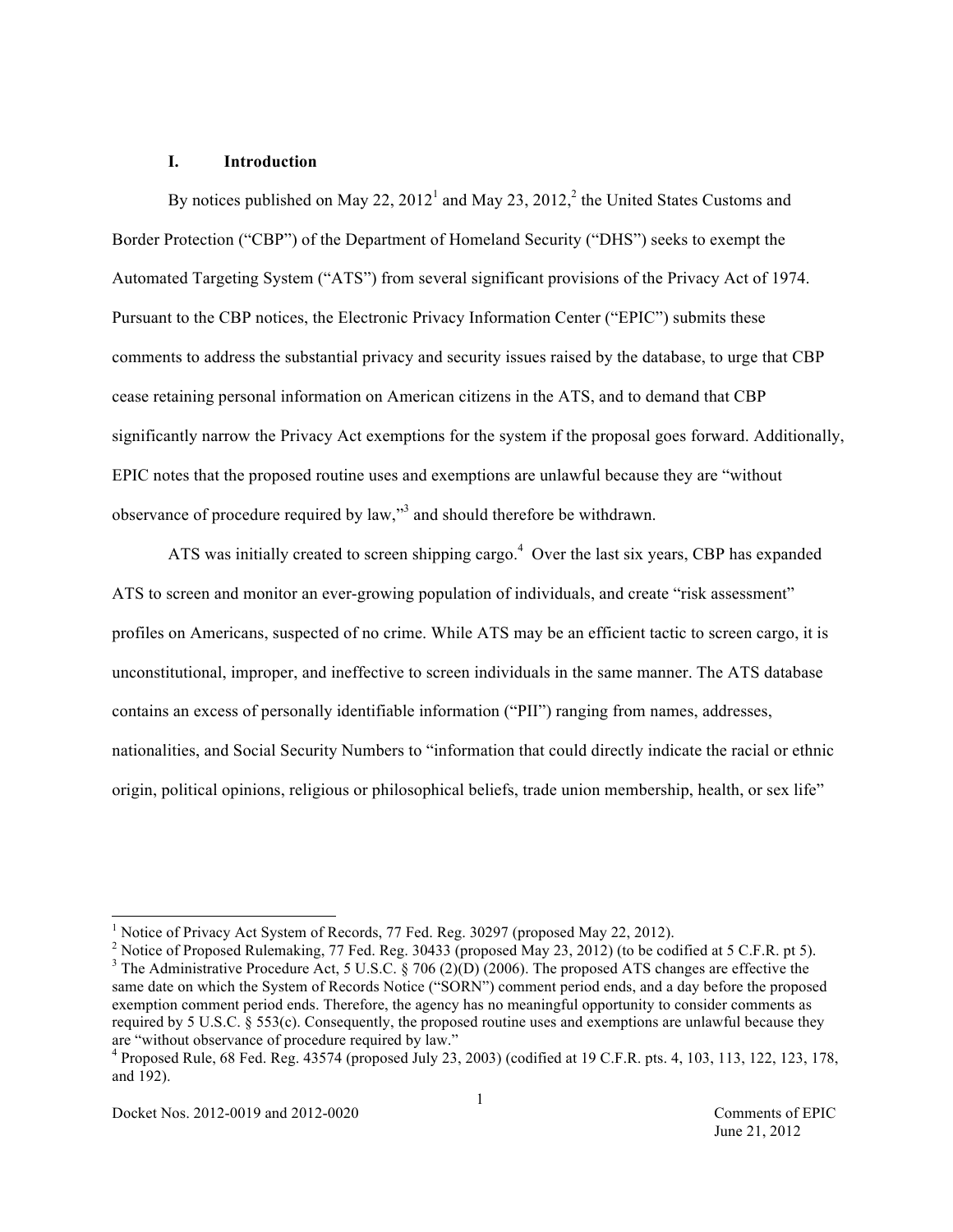of individuals.<sup>5</sup> On the basis of this information, and not any actual conduct, a federal agency of the United States makes determinations about the rights and opportunities of U.S. citizens.

Since 2006, EPIC has consistently recommended that CBP suspend ATS, or in the alternative, fully apply all Privacy Act safeguards to any person subject to ATS.<sup>6</sup> EPIC has also opposed other DHS passenger profiling programs,<sup>7</sup> and has called for an independent audit to determine whether the Transportation Security Administration ("TSA") airport screeners engage in racial profiling.<sup>8</sup> EPIC highlighted the problems inherent in passenger profiling systems such as ATS in previous testimony and comments. In testimony before the National Commission on Terrorist Attacks Upon the United States (more commonly known as "the 9/11 Commission"), EPIC President Marc Rotenberg explained, "there are specific problems with information technologies for monitoring, tracking, and profiling. The techniques are imprecise, they are subject to abuse, and they are invariably applied to purposes other than those originally intended."<sup>9</sup>

 <sup>5</sup>  $5$  77 Fed. Reg. 30300.

<sup>6</sup> *See, e.g*., EPIC et al*.*, *Comments Urging the Department of Homeland Security To (A) Suspend the "Automated Targeting System" As Applied To Individuals, Or In the Alternative, (B) Fully Apply All Privacy Act Safeguards To Any Person Subject To the Automated Targeting System* (Dec. 4, 2006), *available at*

http://epic.org/privacy/pdf/ats\_comments.pdf; EPIC, *Comments on Automated Targeting System Notice of Privacy Act System of Records and Notice of Proposed Rulemaking, Docket Nos. DHS-2007-0042 AND DHS-2007-0043* (Sept. 5, 2007), *available at* http://epic.org/privacy/travel/ats/epic\_090507.pdf. See also, EPIC: Automated Targeting System, https://epic.org/privacy/travel/ats/.

<sup>7</sup> *See, e.g.*, EPIC et al., *Comments on the Terrorist Screening Database System of Records, Notice of Privacy Act System of Records and Notice of Proposed rulemaking, Docket Nos. DHS 2011-0060 and DHS 2011-0061* (Aug. 5, 2011), *available at* http://epic.org/privacy/airtravel/Comments\_on\_DHS-2011-0060\_and\_0061FINAL.pdf; EPIC, *Comments on Secure Flight*, *Docket Nos. TSA-2007-28972, 2007-28572* (Sept. 24, 2007), *available at* http://epic.org/privacy/airtravel/sf\_092407.pdf; EPIC, *Secure Flights Should Remain Grounded Until Security and Privacy Problems are Resolved, Spotlight on Surveillance Series* (August 2007), *available at* http://epic.org/privacy/surveillance/spotlight/0807/default.html; EPIC: Passenger Profiling,

http://epic.org/privacy/airtravel/profiling.html; EPIC: Secure Flight,

http://epic.org/privacy/airtravel/secureflight.html; EPIC: Air Travel Privacy, http://epic.org/privacy/airtravel/.<br><sup>8</sup> Letter from EPIC et al., to Secretary Janet Napolitano and Honorable Charles K. Edwards, Department of Homeland Security (Dec. 1, 2011), *available at* http://epic.org/privacy/airtravel/12-01-11-Coalition-Racial-Profiling-Audit-DHS-Letter.pdf. <sup>9</sup>

Marc Rotenberg, President, EPIC, *Prepared Testimony and Statement for the Record of a Hearing on Security & Liberty: Protecting Privacy, Preventing Terrorism Before the National Commission on Terrorist Attacks Upon the United States* (Dec. 8, 2003), *available at* http://www.epic.org/privacy/terrorism/911commtest.pdf.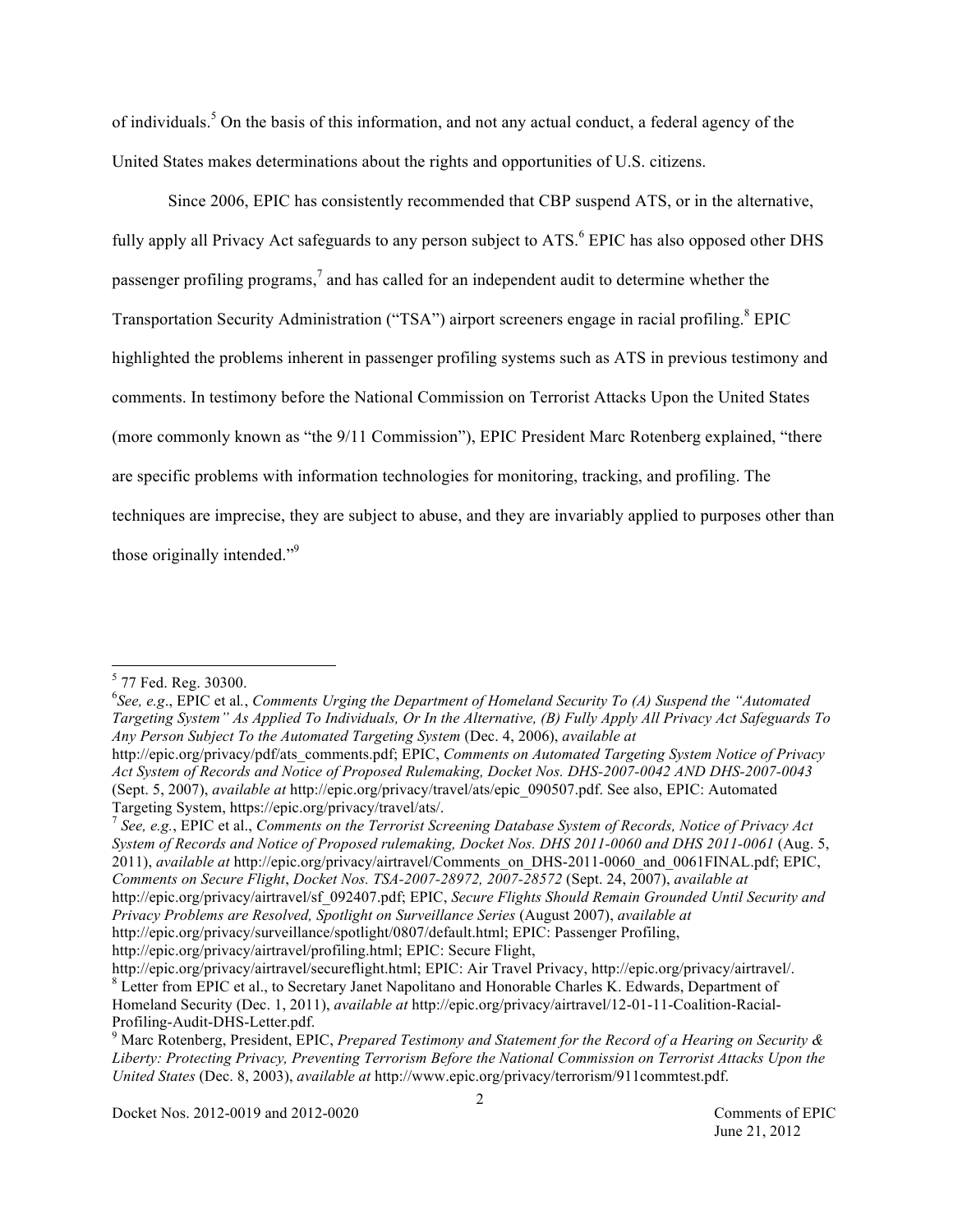Despite EPIC's recommendations and empirical evidence of the ineffectiveness of passenger profiling, CBP continues to expand the ATS database and now proposes broad Privacy Act exemptions to the operation of the system.

# **II. ATS is a Massive Database that "Ingests" a Plethora of Personal Information from a Myriad of Sources**

ATS collects, "ingests", and retains an exorbitant amount of PII from millions of people.<sup>10</sup> CBP uses ATS to monitor individuals and cargo that travel to, from, and throughout the United States. As described by CBP, ATS creates a "risk-based" assessment on individuals by "matching criteria comprising a targeting rule."<sup>11</sup> CBP then uses this "match and subsequent matches" to continually monitor the targeted individual.<sup>12</sup> Based upon the automated "risk assessment", individuals are subjected to further "scrutiny" and inspection, even if the individual has never been "previously associated with a law enforcement action or otherwise be[en] noted as a person of concern to law enforcement."<sup>13</sup> CBP alleges that individuals are not assigned risk scores, and that "risk assessment scores" are used solely for cargo or conveyances of interest."<sup>14</sup> CBP, however, admits that traveler risk assessments "compare[] PII . . . against lookouts and patterns of suspicious activity."<sup>15</sup> Therefore, no matter the terminology— "risk assessment match," "score," or "rule"—CBP uses PII to determine whether an individual, based on personal immutable, characteristics and not conduct, should undergo investigation, monitoring, and denial of her constitutional right to travel.<sup>16</sup> Moreover, because ATS risk assessment compares PII of individuals that have no criminal history against "patterns of suspicious activity," this increases the likelihood that

 $10$  The Research and Innovative Technology Administration's Bureau of Transportation Statistics reports that from March 2011 until February 2012, 642 million revenue passengers flew aboard U.S. aircraft. This number comprises only a fraction of the millions of individuals that are monitored with ATS. *See* Research and Innovative Technology Administration Bureau of Transportation Statistics, TranStats, http://www.transtats.bts.gov/(last visited June 6, 2012).

<sup>&</sup>lt;sup>11</sup> Dep't of Homeland Sec., U.S. Customs and Border Protection, Privacy Impact Assessment for the Automated Targeting System, DHS/CBP/PIA-006(b), 19 (June 1, 2012) [hereinafter "ATS Privacy Impact Assessment"] *available at* http://www.dhs.gov/xlibrary/assets/privacy/privacy\_pia\_cbp\_ats006b.pdf. <sup>12</sup> *Id.* <sup>13</sup> *Id*. <sup>14</sup> *Id*. <sup>15</sup> *Id*. <sup>16</sup> *Sáenz v*. *Roe*, 526 U.S. 489 (1999).

Docket Nos. 2012-0019 and 2012-0020 Comments of EPIC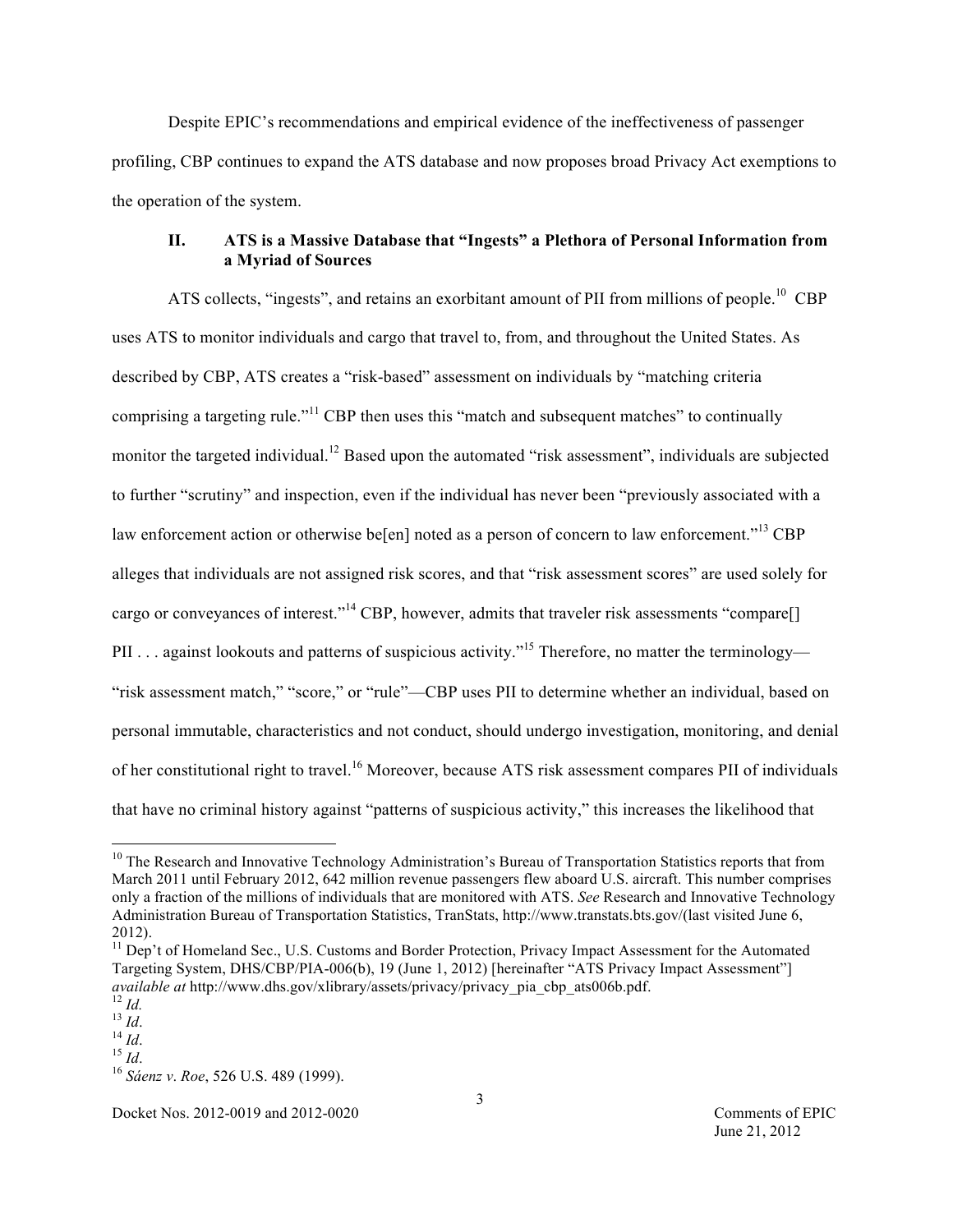CBP and ATS profile innocent individuals of certain racial, ethnic, or religious groups. For example, if past terrorist incidents have involved members of a certain ethnic group, then ATS may flag all members of that ethnic group with a higher "risk assessment" for terrorist behavior.

According to CBP, ATS is comprised of five modules that the agency says are designed to support CBP officers "in determining whether or not a particular individual or cargo is higher risk than other individuals or cargo."<sup>17</sup> The three modules of interests are ATS-Land ("ATS-L"), ATS-Passenger ("ATS-P"), and ATS-Targeting Framework ("ATS-TF").

ATS-TF is the most expansive module, permitting ATS users to search across all of the ATS modules and initiate investigations, exchange and disclose information, track, and save individual information across various databases. 18 These databases include DHS's Watchlist Service, the Federal Bureau of Investigation's Integrated Automated Fingerprint Identification System, and commercial data aggregators.<sup>19</sup> Alarmingly, this module even permits ATS users to include information gathered from public facing webpages into their reports.<sup>20</sup> False accusations over the internet that are provided by malicious actors could potentially be included into ATS reports. CBP could then use this misinformation to place individuals on terrorist watchlists.

The ATS-L module is used to analyze and create "risk assessments" of private passenger vehicles crossing U.S. borders.<sup>21</sup> CBP has previously touted ATS-L as "provid[ing], within seconds, a risk assessment for each vehicle that assists CBP Offices at primary booths in determining whether to allow a vehicle to cross without further inspection or to send the vehicle for secondary evaluation."<sup>22</sup>ATS-L stores vehicle registration information (year, make, model, and Vehicle Identification Numbers), registered owner information (name, date of birth, and address) for U.S.-plated vehicles, and biographical

Docket Nos. 2012-0019 and 2012-0020 Comments of EPIC

June 21, 2012

 <sup>17</sup> *Id*. at 4. 18 *Id*. at 7. 19 *Id*. at 8. 20 *Id*. 21 *Id*. at 5-6.

<sup>22</sup> Privacy Office, Dep't of Homeland Sec., *Privacy Impact Assessment for the Automated Targeting System*, Aug. 3, 2007 [hereinafter "ATS Privacy Impact Assessment"], 5-6 *available at* http://www.dhs.gov/xlibrary/assets/privacy/privacy\_pia\_cbp\_atsupdate.pdf.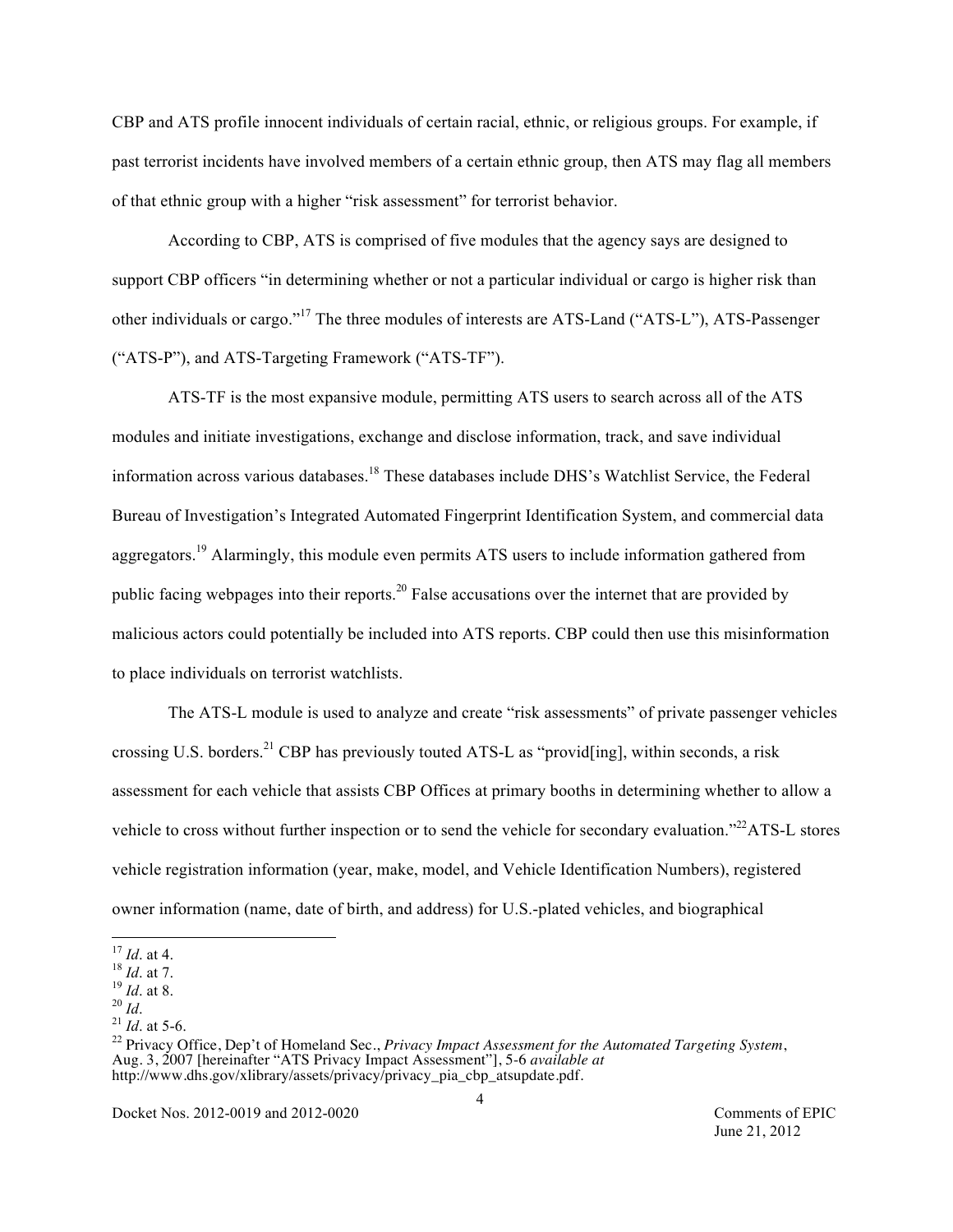information of all vehicle occupants.<sup>23</sup> CBP then cross-references this information against previous crossing records and other government data sources.<sup>24</sup>

According to CBP, ATS-P "is a web-based enforcement and decision support tool used to collect,

analyze, and disseminate information for the identification of potential terrorists, transnational criminals

and, in some cases, other persons who pose a higher risk of violating U.S. law."<sup>25</sup> ATS-P also vets non-

immigrant and immigrant visa applications for the State Department and monitors for "potential visa

overstay candidates."<sup>26</sup>

Since its inception, ATS and ATS modules have gradually expanded to include a plethora of

information relating to an expansive group of individuals. ATS now applies broadly to "[p]ersons who

may pose a threat to the United States,"<sup>27</sup> as well as

A. Persons, including operators, crew, and passengers, who seek to, or do in fact, enter, exit, or transit through the United States or through other locations where CBP maintains an enforcement or operational presence by land, air, or sea.

B. Crew members traveling on commercial aircraft that fly over the United States.

C. Persons who engage in any form of trade or other commercial transaction related to the importation or exportation of merchandise, including those required to submit an Importer Security Filing.

D. Persons who are employed in any capacity related to the transit of merchandise intended to cross the United States border.

E. Persons who serve as booking agents, brokers, or other persons who provide information on behalf of persons seeking to enter, exit, or transit through the United States, or on behalf of persons seeking to import, export, or ship merchandise through the United States. F. Owners of vehicles that cross the border.

G. Persons whose data was received by the Department as the result of memoranda of understanding or other information sharing agreement or arrangement because the information is relevant to the border security mission of the Department.

H. Persons who were identified in a narrative report, prepared by an officer or agent, as being related to or associated with other persons who are alleged to be involved in, who are suspected of, or who have been arrested for violations of the laws enforced or administered by DHS.<sup>28</sup>

Under these criteria, it is conceivable that the majority of Americans are currently included in these

modules and subject to monitoring and risk-based evaluation by CBP. Moreover, ATS contains an

<sup>&</sup>lt;sup>23</sup> ATS Privacy Impact Assessment at 6.<br><sup>24</sup> *Id.* at 5

<sup>&</sup>lt;sup>25</sup> *Id.* at 6.<br><sup>26</sup> *Id.* <sup>27</sup> 77 Fed. Reg. 30299.

 $^{28}$  *Id*.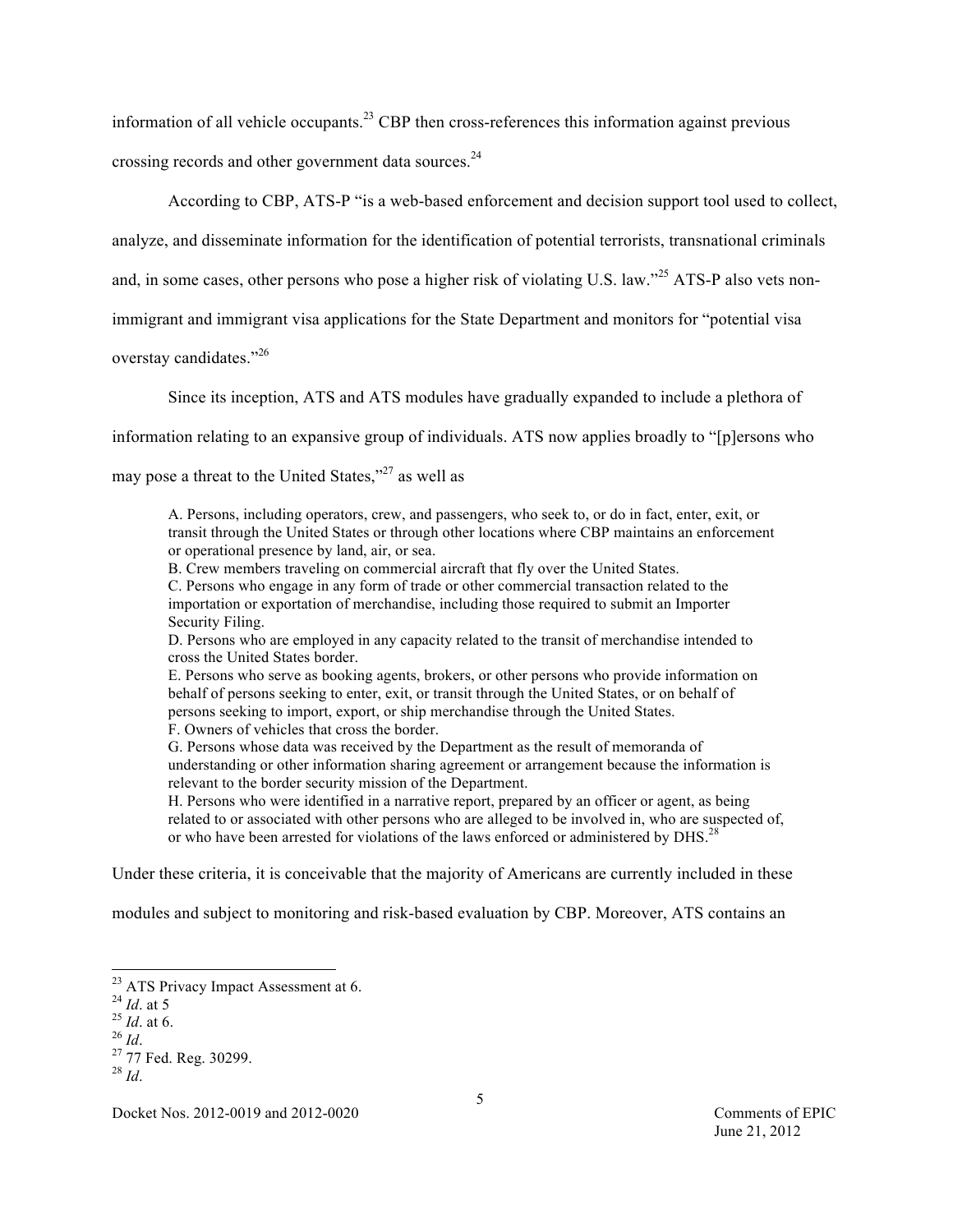endless collection of individually identifiable data, including but not limited to race, age, gender,

nationality, citizenship, and

Name; Addresses (home, work, and/or destination, as appropriate); Telephone and fax numbers; Tax ID number (e.g., Employer Identification Number (EIN) or Social Security Number (SSN), where available); place of birth; Country of Residence; Alias; Physical characteristics, including biometrics where available (e.g., height, weight, race, eye and hair color, scars, tattoos, marks, fingerprints); Familial relationships and other contact information; Property information; Occupation and employment information; Biographical and biometric information from or associated with online immigrant and nonimmigrant visa applications, including (as available): U.S. sponsor's name, address, and phone number , U.S. contact name, address, and phone number, Employer name, address, and phone number, Email address, IP Address, applicant ID, Marital Status, Alien number, Social Security Number ,Tax Identification Number, Organization Name, U.S. Status Income information for Joint Sponsors, Education, military experience, relationship information Responses to vetting questions pertaining to admissibility or eligibility; Information from documents used to verify the identity of individuals (e.g., driver's license, passport, visa, alien registration, citizenship card, border crossing card, birth certificate, certificate of naturalization, re-entry permit, military card) including the: type, number, date of issuance, place of issuance. 29

The system contains travel information pertaining to individuals, including:

The combination of license plate, Department of Motor Vehicle (DMV) registration data and biographical data associated with a border crossing; Information derived from an ESTA application including responses to vetting questions pertaining to admissibility (where applicable); Travel itinerary; Date of arrival or departure, and means of conveyance with associated identification (e.g., Vehicle Identification Number, year, make, model, registration).

Passenger Name Record (PNR): 1. PNR record locator code 2. Date of reservation/issue of ticket 3. Date(s) of intended travel 4. Name(s) 5. Available frequent flier and benefit information (i.e., free tickets, upgrades) 6. Other names on PNR, including number of travelers on PNR 7. All available contact information (including originator of reservation) 8. All available payment/billing information (e.g., credit card number) 9. Travel itinerary for specific PNR 10. Travel agency/travel agent 11. Code share information (e.g., when one air carrier sells seats on another air carrier's flight) 12. Split/divided information (e.g., when one PNR contains a reference to another PNR) 13. Travel status of passenger (including confirmations and check-in status) 14. Ticketing information, including ticket number, one way tickets and Automated Ticket Fare Quote (ATFQ) fields 15. Baggage information 16. Seat information, including seat number 17. General remarks including Other Service Indicated (OSI), Special Service Indicated (SSI) and Supplemental Service Request (SSR) information 18. Any collected APIS information (e.g., Advance Passenger Information (API)) that is initially captured by an air carrier within its PNR, such as passport number, date of birth and gender) 19. All historical changes to the PNR listed in numbers 1 to 18.<sup>30</sup>

CBP claims that a passenger's PNR "likely will not include information for all possible

categories." PNR can also include "information that could directly indicate the racial or ethnic origin,

<sup>29</sup> *Id*. at 30299-300. <sup>30</sup> *Id*. at 30300.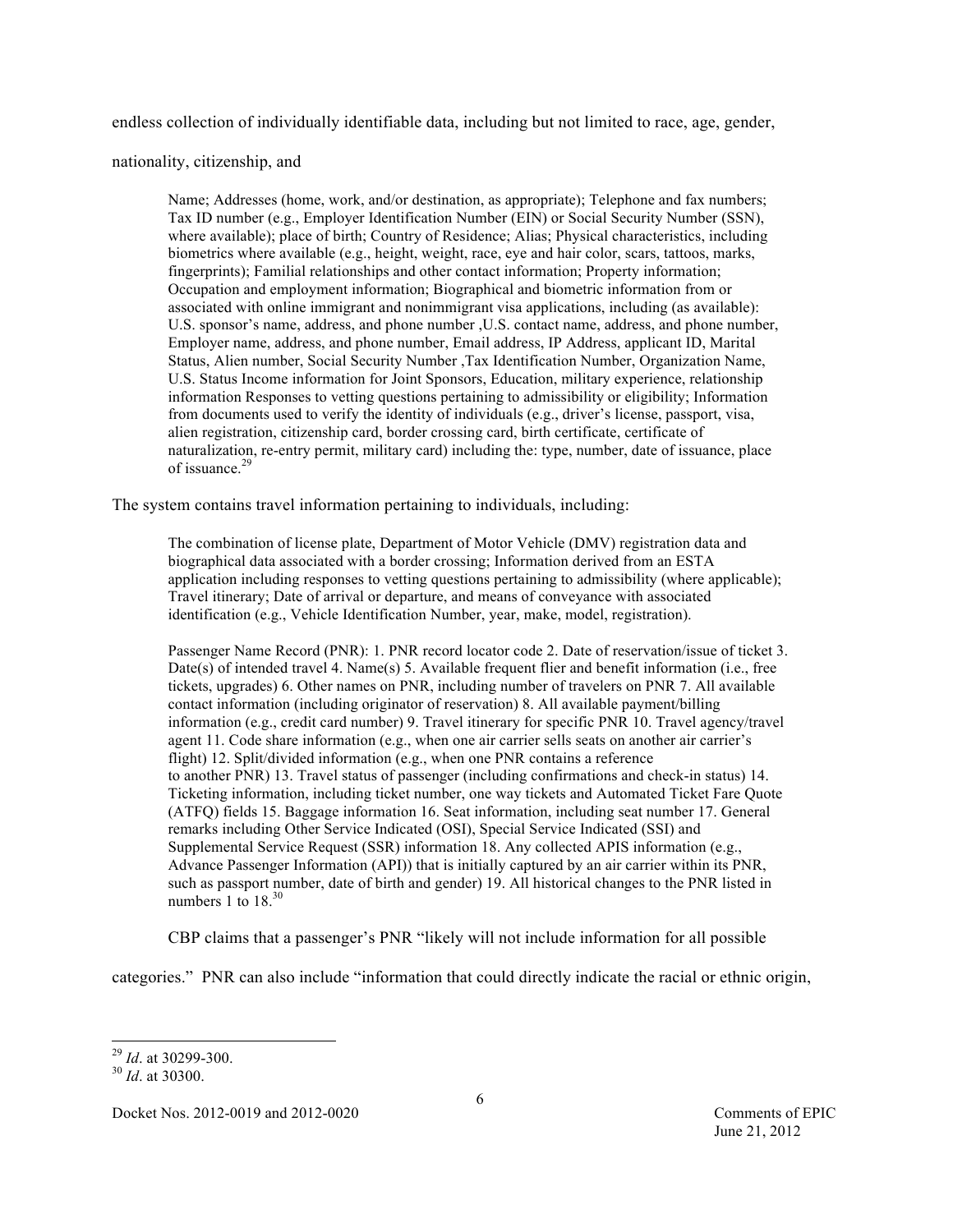political opinions, religious or philosophical beliefs, trade union membership, health, or sex life of the individual."<sup>31</sup>

ATS is the originating source for some of these records, including the Passenger Name Records, Department of Motor Vehicle registration and biographical data associated with border crossing.<sup>32</sup> For other records, CBP states that ATS "ingests" and/or accesses information from at least 30 other databases.<sup>33</sup>

Incredibly, CBP proposes to exempt this massive database containing detailed, sensitive personal information from well-established Privacy Act safeguards. It is inconceivable that the drafters of the Privacy Act would have permitted a federal agency to propose a massive profiling system on U.S. citizens and be granted broad exemptions from Privacy Act obligations. Consistent and broad application of Privacy Act obligations are the best means of ensuring accuracy and reliability of the data used in a system that profoundly affects millions of individuals as they travel to, from, and throughout the United States on a daily basis.

# **III. Data Concerning Race, Ethnicity, Political Opinions, or Religious Beliefs May be Used in ATS "Risk Assessments"**

ATS is equipped to make adverse "risk assessment" determinations based on race, ethnicity, gender, political and religious beliefs. As mentioned above, ATS contains PNR data. These records can include up to 19 categories of data. Besides information such as name, credit card information, and travel dates, PNR can also include "information that could directly indicate the racial or ethnic origin, political opinions, religious or philosophical beliefs, trade union membership, health or sex life of the individual."<sup>34</sup> CBP claims that it "employs an automated system that filters certain of these terms and only uses this information in exceptional circumstances where the life of an individual could be imperiled or

 $^{31}_{32}$  *Id.*<br> $^{32}_{32}$  ATS Privacy Impact Assessment at 3.<br> $^{33}_{1}$ 

<sup>&</sup>lt;sup>34</sup> 77 Fed. Reg. 30300.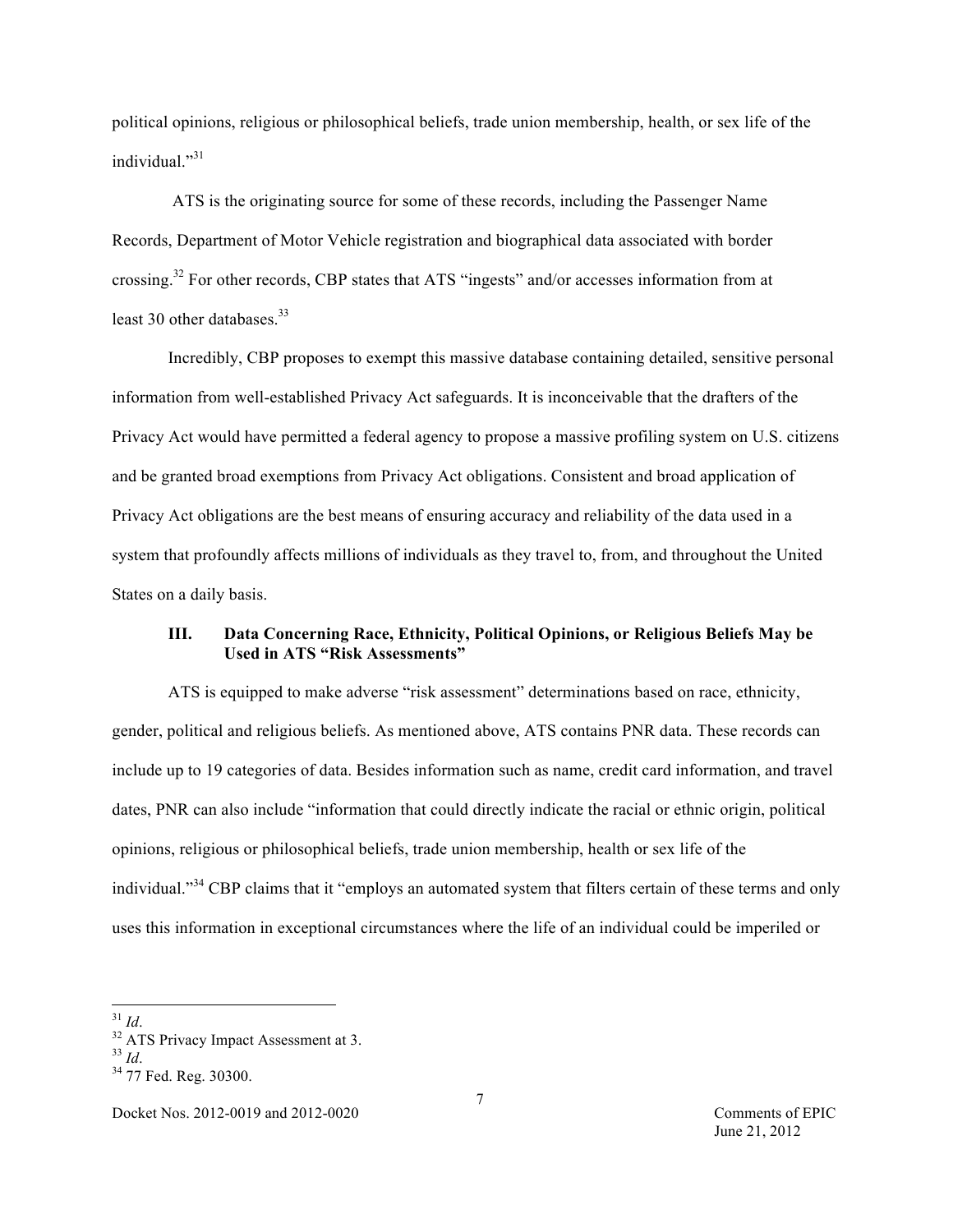seriously impaired."<sup>35</sup> It is hard to imagine the "exceptional circumstance" under which CBP needs to use information relating to an individual's sex life. It is even more disturbing to imagine what source(s) CBP would use to gather that information. Moreover, because information such as race, nationality, ethnic origin, political and religious beliefs are included in ATS, there is the distinct possibility that travelers will be discriminated against based upon these factors. This information should never be used to assess an individual's purported "risk" for terrorist activities, or for discriminatory purposes. In fact, various U.S. laws expressly proscribe discrimination based on age, sex, race, gender, religion, or political beliefs.<sup>36</sup> ATS, however, admittedly collects information pertaining to race and can use it for discriminatory purposes. ATS has the capability to infringe upon the civil rights of millions of individuals; therefore CBP absolutely must cease collecting this information.

Although the proposed rule would grant individuals access to amend their PNR data that includes this information,<sup>37</sup> that does not militate against possible discrimination. Therefore, CBP should remove information detailing racial, ethnic origin, political opinions, religious, philosophical beliefs, trade union membership, health and sex life from the PNR and ATS.

# **IV. The Privacy Impact Assessment Reveals ATS's Numerous Privacy Risks and Underscores the Problems of Granting the Privacy Act Exemptions the Agency Seeks**

The ATS Privacy Impact Assessment does nothing to ameliorate concerns about the impact of the

Automated Targeting System. In fact, the Privacy Impact Assessment makes clear that the program

<sup>35</sup> *Id*. <sup>36</sup> *See, e.g.*, Civil Rights Act of 1964 § 201, 42 U.S.C. § 2000a (2006); Civil Rights Act of 1964 § 703, 42 U.S.C. § 2000e-2 (2006); Patsy Takemoto Mink Equal Opportunity in Education Act § 901, 20 U.S.C. § 1681 (2006); Rehabilitation Act of 1973 § 504, 29 U.S.C. §794 (2006); Religious Freedom Restoration Act of 1993, 42 U.S.C.§§ 2000bb-bb4 (2006). *See also United States v. Carolene Products Co.*, 304 U.S. 144, 153 n.4 (1938) ("[P]rejudice against discrete and insular minorities may be a special condition, which tends seriously to curtail the operation of those political processes ordinarily to be relied upon to protect minorities, and which may call for a correspondingly more searching judicial inquiry.").<br><sup>37</sup> 77 Fed. Reg. 30434.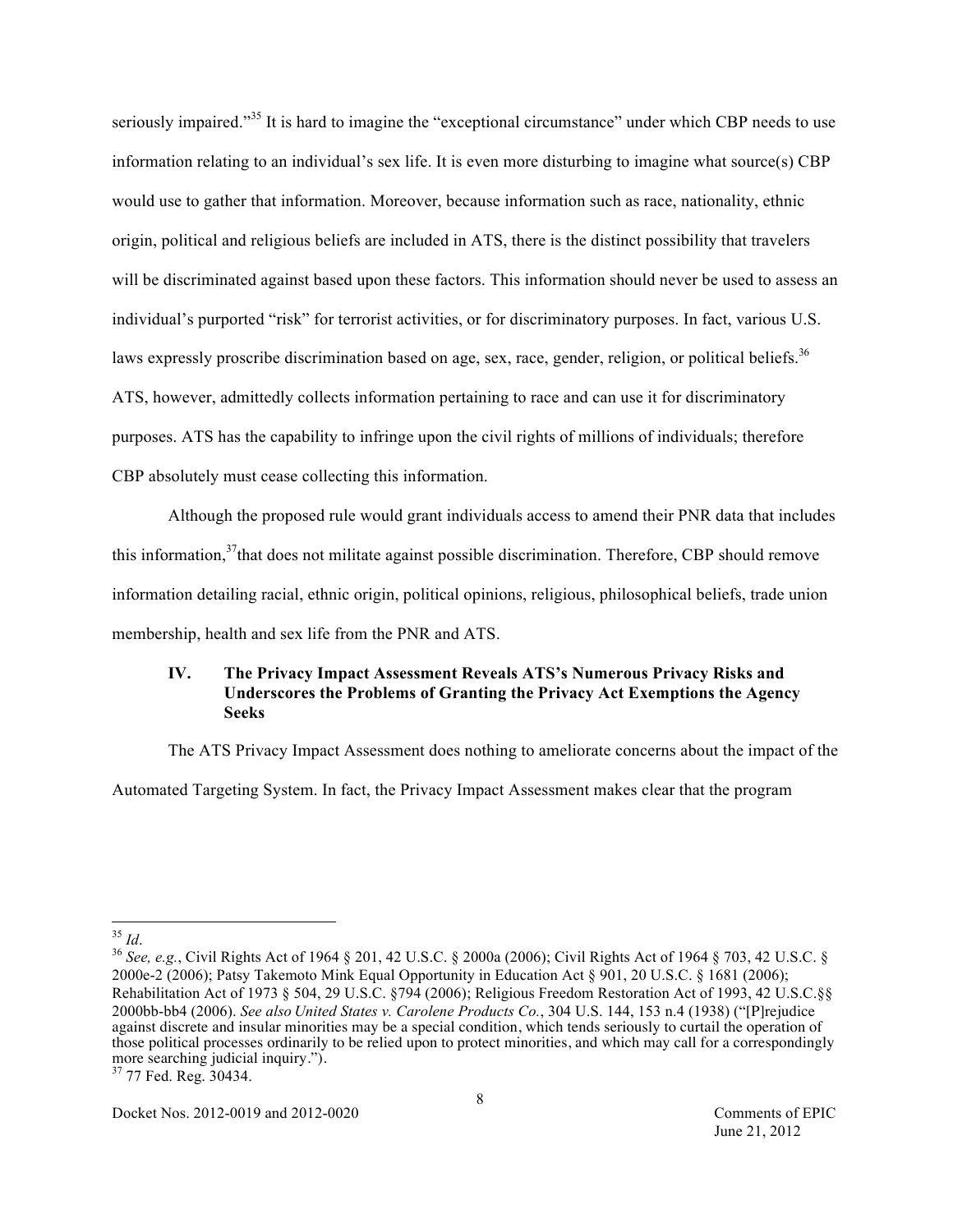should not continue. The assessment sets out the various privacy risks associated with "access to datasets used by and stored in ATS,"<sup>38</sup> yet does nothing to solve them.

For example, ATS is accessible over web-based "DHS infrastructure or remotely through secure encrypted devices with one-factor authentication."<sup>39</sup> Certain ATS modules are also "accessible through secure-encrypted mobile devices."<sup>40</sup> CBP needs to implement multifactor authentication for the expansive ATS database. As already explained, ATS collects and retains troves of sensitive biographical, financial, health, education, and occupation records. CBP insufficiently safeguards against unauthorized access by solely requiring one-factor authentication to this information. Government databases are frequently hacked and compromised.<sup>41</sup> One-factor authentication increases the likelihood that ATS can be compromised.

CBP also acknowledges the risks of unauthorized access to ATS for "unapproved or inappropriate" purposes or sharing. CBP claims that requiring supervisor approval and expressly defining the nature of "access to or sharing of ATS information" mitigates these risks. This, however, does not militate against privacy risks because CBP grants ATS users an extremely broad basis for accessing ATS information. According to CBP, ATS access "is limited to those individuals with a need to know in order to carry out their official duties." But because ATS information is accessible to countless individuals for a vast array of purposes,<sup>42</sup> limiting access on a "need to know" basis becomes meaningless.

These are just a few of the numerous vulnerabilities that the Privacy Impact Assessment acknowledges, but does not solve. The Privacy Impact Assessment makes clear that ATS does not defend

<sup>39</sup> *Id*. at 9. <sup>40</sup> *Id*. <sup>41</sup> *See, e.g.*, Matt Liebowitz, *Iranian 'Cyber Warriors Team' Takes Credit for NASA Hack*, MSNBC.COM, May 22, 2012, http://www.msnbc.msn.com/id/47522497/ns/technology\_and\_science-security/t/iranian-cyber-warriors-teamtakes-credit-nasa-hack/#.T9pOHOJYs5O; Lisa Rein, *For Commerce Unit Hit by Computer Virus, Hardship of Being Unplugged Has Upside*, WASHINGTON POST, Apr. 9, 2012, *available at* 

http://www.washingtonpost.com/politics/for-agency-a-loss-of-technology-has-had-down--andupsides/2012/04/08/gIQAvpAY5S\_story.html?hpid=z3&tid=sm\_twitter\_washingtonpost; Nicole Perlroth, *Hackers Step Up Attacks After Megaupload Shutdown*, THE NEW YORK TIMES, Jan. 24, 2012, *available at* http://bits.blogs.nytimes.com/2012/01/24/hackers-step-up-attacks-after-megaupload-shutdown/. 42 77 Fed. Reg. 30300-302.

Docket Nos. 2012-0019 and 2012-0020 Comments of EPIC

June 21, 2012

 $^{38}$  ATS Privacy Impact Assessment at 2.<br> $^{39}$  *Id* at 9.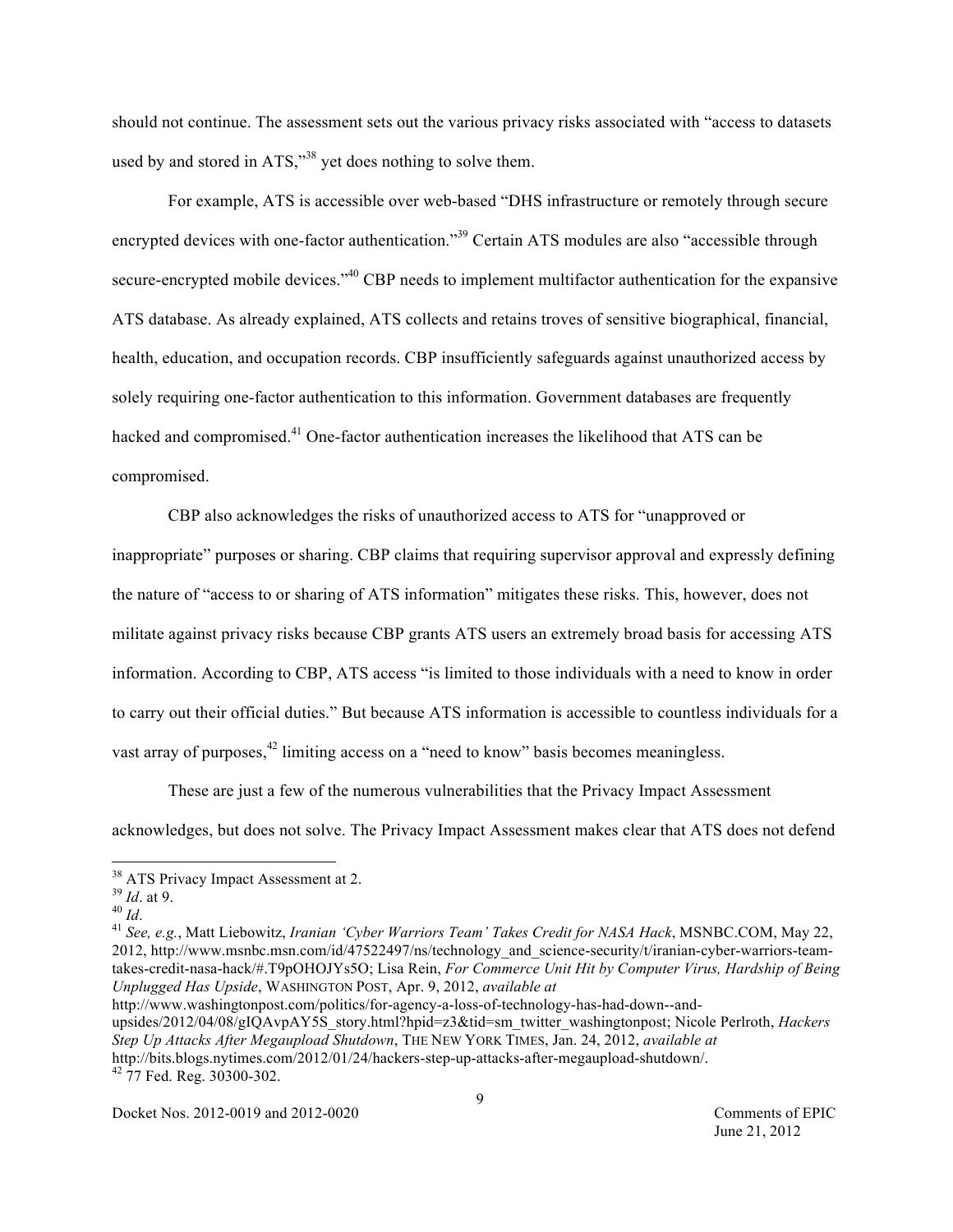against unauthorized access, and that the database should therefore be suspended until CBP properly protects the PII within the system.

### **V. CBP Must Provide Transparency in the ATS Algorithm and Must Make Public The Factors Used for ATS "Risk Assessments"**

Little information is known about ATS algorithms used to determine which individuals will be scrutinized upon entering, exiting, or traveling throughout the United States. All of the key characteristics of the system – including the assessment, the basis for the assessment, the rules that apply, and the "targeting activities" – are secret. This is not transparency. ATS evaluates pre-existing information on individuals coming in and leaving the country "with patterns identified as requiring additional scrutiny."<sup>43</sup> CBP does not provide a clear explanation as to how these patterns are recognized and what they are composed of, instead elaborating that the patterns "are based on CBP officer experience, analysis of trends of suspicious activity, and raw intelligence corroborating those trends."<sup>44</sup> It is not clear what activity is determined to be suspicious and how much weight it is given when being evaluated by ATS.

ATS operates via automated data processing. This troubling practice will ultimately violate important personal rights as enumerated in such well-established privacy provisions as Article 15.1 of the 1995 EC Directive on Data Protection. The directive, which provoked many European countries to enact provisions along the lines of article 15.1,<sup>45</sup> states that "Member States shall grant the right to every person not to be subject to a decision which produces legal effects concerning him or significantly affects him and which is based solely on automated processing of data intended to evaluate certain personal aspects relating to him, such as his performance at work, creditworthiness, reliability, conduct, etc."<sup>46</sup> In particular, Article 12.1 of the EU Data Protection Directive also grants individuals the right to obtain "the logic," *i.e.* the algorithm, of the processing of personal data.

<sup>&</sup>lt;sup>43</sup> 77 Fed. Reg. 30433.<br><sup>44</sup> *Id.* 45 *Id.* 45 Lee A. *Bygrave, Minding the Machine: Article 15 of the EC Data Protection Directive and Automated Profiling,* 17 COMPUTER LAW & SOC. REP. 17, 18 (2001).<br><sup>46</sup> Council Directive 95/46, On the Protection of Individuals with Regard to the Processing of Personal Data and on

the Free Movement of Such Data, art. 15, 1995 O.J. (L 281) 11.23.1995 (EC).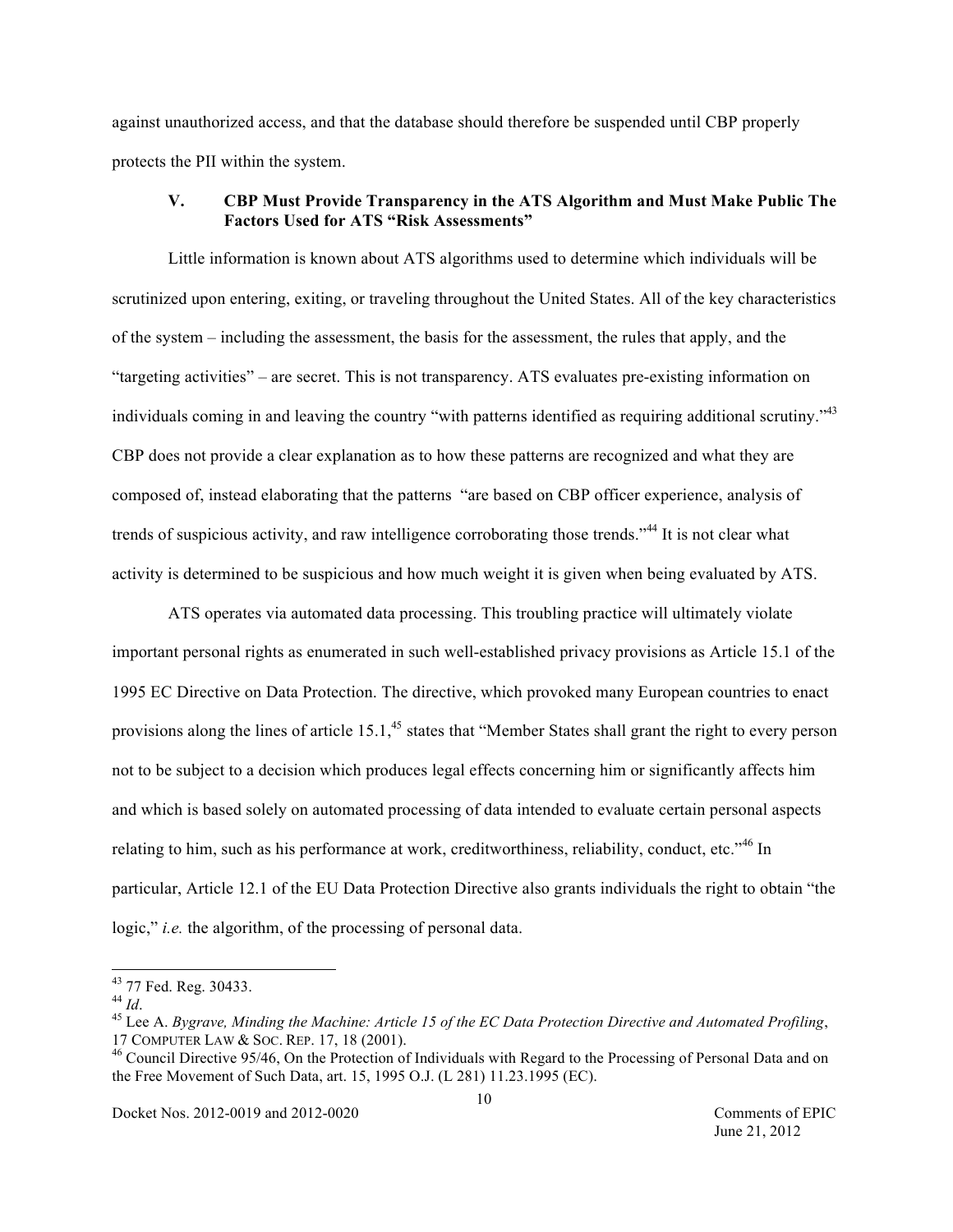ATS would directly violate this right because the decision of which persons should undergo additional screening is entirely automated. CBP must ensure transparency and make public the algorithm that it has established to assign "risk-based" profiles to individuals so as to not further violate personal rights.

# **VI. CBP Proposes Broad Exemptions for the Automated Targeting System, Thus Contravening the Intent of the Privacy Act of 1974**

CBP continues to broaden previously established exemptions for ATS, which contravenes the intent of the Privacy Act of 1974. CBP argues for these broad exemptions because they are of a "law enforcement" nature.<sup>47</sup> While CBP maintains the discretion to make decisions regarding ATS-record access requests, they will provide access and amendment to PNR, importer security filing information, and "any records that were ingested by ATS where the source system of records already provides access and/or amendment under the Privacy Act."<sup>48</sup> As mentioned above, CBP will not provide individuals with access to the following records:

> the targeting rules, the responses to rules, case events, law enforcement and/or intelligence data, reports, projects developed by CBP analysis that may include public source and/or classified information, information obtained through memorandum of understanding or other arrangements because the information is relevant to the border security mission of the Department, or records exempted from access by the system from which ATS ingested or accessed the information. 49

CBP claims that certain requirements of the Privacy Act for DHS/CBP-006-Automated Targeting System

(ATS) System of Records are exempted based upon standard law enforcement, immigration, and

intelligence activities. 50 Furthermore, CBP is claiming exemptions in order:

to preclude subjects of these activities from frustrating these processes, to avoid disclosure of activity techniques; to protect the identities and physical safety of confidential informants and law enforcement personnel; to ensure DHS' ability to obtain information from third parties and other

 47 75 Fed. Reg. 30433, EPIC, *Comments on Docket Nos. DHS-2007-0042; Notice of Privacy Act System of Records: U.S. Customs and Border Protection, Automated Targeting System, System of Records and DHS-2007-0043: Notice of Proposed Rulemaking: Implementation of Exemptions; Automated Targeting System* (Sept. 5, 2007) [hereinafter "EPIC Comments 0042-0043"], *available at* http://epic.org/privacy/travel/ats/epic\_090507.pdf. 48 75 Fed. Reg. 30433. 49 75 Fed. Reg. 30434.

Docket Nos. 2012-0019 and 2012-0020 Comments of EPIC

<sup>50</sup> *Id*.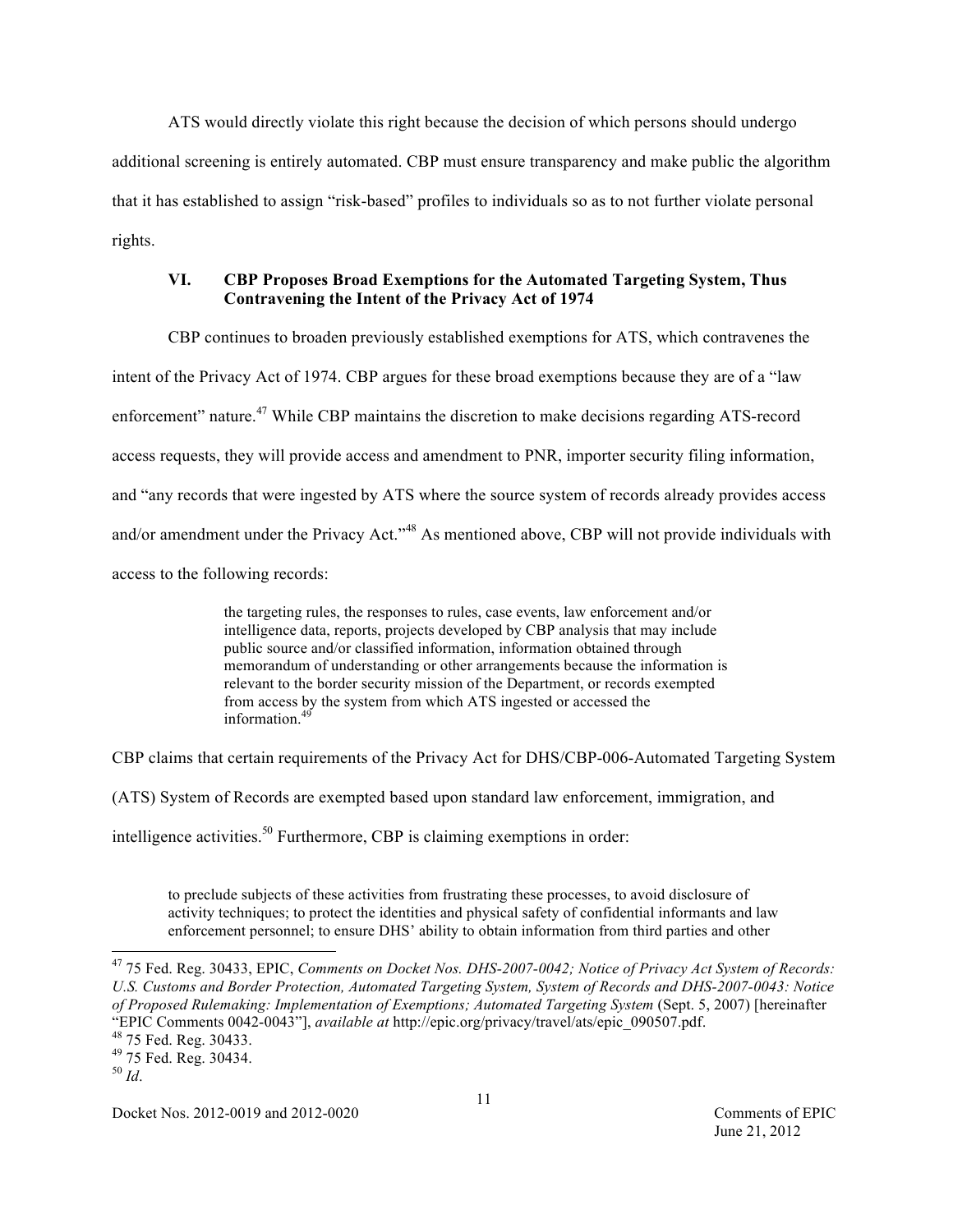sources; to protect the privacy of third parties; and to safeguard officially classified and/or controlled information. Disclosure of information to the subject of the inquiry could also permit the subject to avoid detection or apprehension.<sup>51</sup>

Specifically, CBP proposes to exempt: "5 U.S.C. 552(a)(c)(3) and (4); (d)(1), (2), (3), and (4);

e(1), (2), (3), (4)(G) through (I), (e)(5), and (8); (f), and (g) of the Privacy Act pursuant to 5 U.S.C.

 $552a(j)(2)$ ." These provisions of the Privacy Act ensure that:

- an agency must give individuals access to the accounting of disclosure of their records<sup>52</sup>;
- any agency or individual to whom the records are disclosed must also receive "any correction or notation of dispute"<sup>53</sup>;
- an individual may request access to records an agency maintains about him or her, as well as have a copies made<sup>54</sup>;
- the agency must permit the individual to amend a record about him or her and acknowledge the request in writing within 10 days, as well as timely correct the record if necessary or provide a reason for refusal of the proposed amendment, as well as allow a review of the refusal<sup>55</sup>;
- an agency must make notes of requested amendments within the records<sup>56</sup>;
- an agency must collect records "about an individual as is relevant and necessary to accomplish a purpose of the agency required to be accomplished by statute or by executive order of the President",
- an agency must "collect information to the greatest extent practicable directly from the subject individual when the information may result in adverse determinations about an individual's rights, benefits, and privileges under Federal programs"<sup>58</sup>;
- each individual must be informed whom the agency asks to supply information<sup>59</sup>;
- an agency must publish the establishment or revision of the notice of the existence of records in the Federal Register, along with the procedures to be followed to obtain access, contest content, and learn the categories of sources or records in the system $60$ ;
- assure that all records used by the agency in making determinations about an individual are accurate, relevant, timely and complete as reasonably necessary to maintain fairness<sup>61</sup>;

56 5 U.S.C. §552a(d)(4).

 <sup>51 75</sup> Fed. Reg. 30434.

 $52$  5 U.S.C. §552a(c)(3).

 $53$  5 U.S.C.  $\S 552a(c)(4)$ .

 $54$  5 U.S.C. §552a(d)(1).

<sup>55 5</sup> U.S.C. §552a(d)(2), (d)(3).

 $57$  5 U.S.C. §552a(e)(1).

 $58$  5 U.S.C. §552a(e)(2).

 $59$  5 U.S.C. §552a(e)(3).

 $^{60}$  5 U.S.C. §552a(e)(4)(G), (H), (I).

 $61$  5 U.S.C. §552a(e)(5).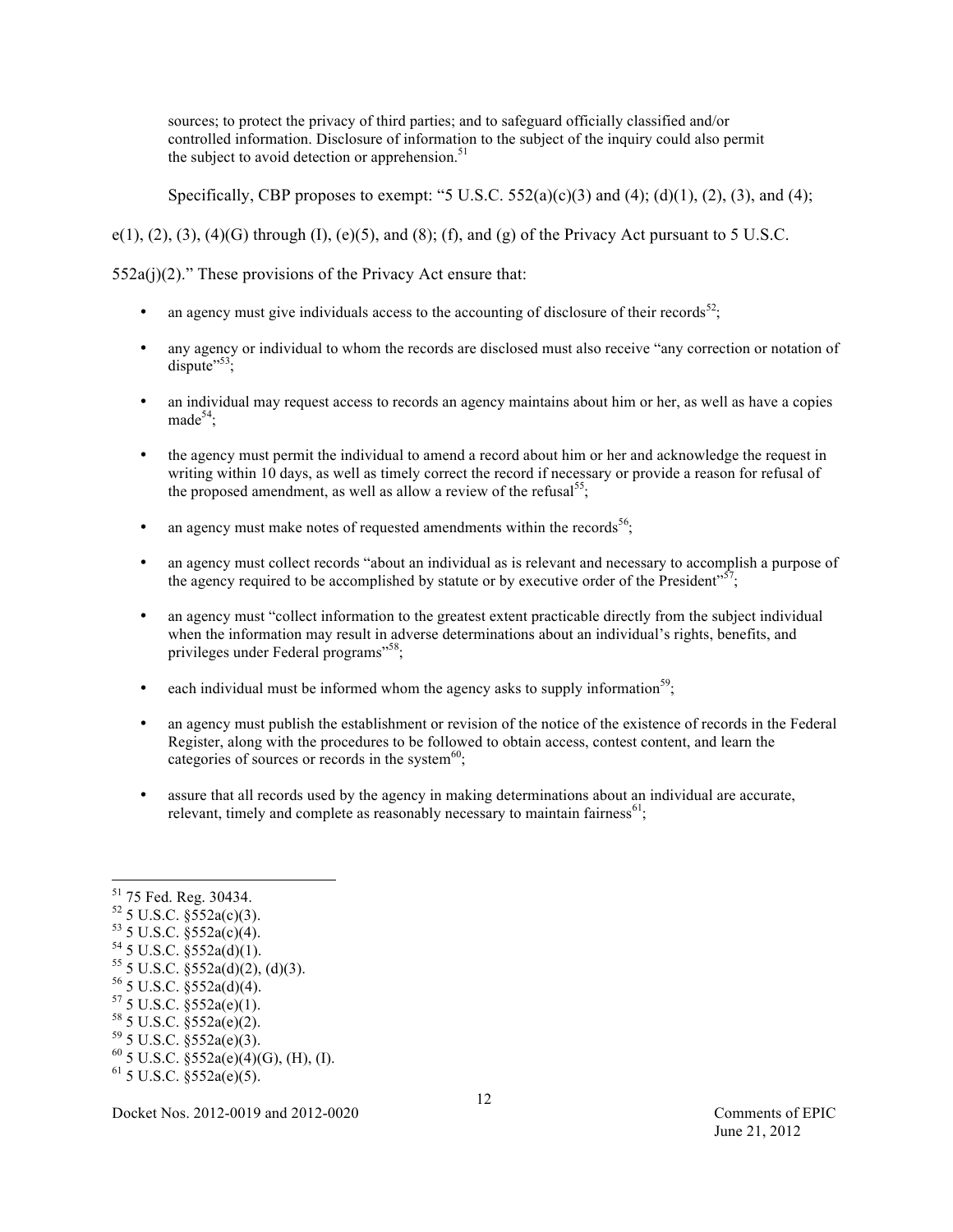- make a reasonable effort to notify an individual when a record about him or her is made available to another individual when it is a matter of public record<sup>62</sup>;
- the agency shall promulgate rules establishing procedures that notify an individual in response to record requests pertaining to him or her, including "reasonable times, places, and requirements for identifying an individual", instituting disclosure procedures for medical and psychological records, create procedures, review amendment requests, as well as determining the request, the status of appeals to denial of requests, and establish fees for record duplication, excluding the cost for search and review of the record<sup>63</sup>;
- an individual may bring civil action in U.S. district court against an agency within two years of the date of the cause of action or within two years of the date of discovery by an individual of misrepresentation by the agency, when it makes a determination not to amend an individual's record according to his or her request or fails to maintain the record with accuracy, timeliness, relevance, and completeness, adversely effecting the individual<sup>64</sup>;
- the court may order the agency to amend the individual's record as requested, the court may assess reasonable attorney fees and other litigation costs, as well as enjoin the agency from withholding records<sup>65</sup>.

CBP egregiously attempts to circumvent the intent of the Privacy Act in order to create a massive

database that lacks accountability. CBP must limit its exemption from Privacy Act Subsection (e)(8). It is unknown what value would be gained by exempting the agency from its Privacy Act obligation to make reasonable efforts to serve notice on an affected individual, especially after the matter has become public record.<sup>66</sup> This broad exception only serves to increase the secrecy of the database. CBP claims that these notification and access provisions, if implemented, may put entities on notice that they are being

investigated, thereby hindering their investigative efforts.<sup>67</sup>

While EPIC recognizes the need to withhold notice during the period of the investigation,

individuals should be able to know, after an investigation is completed or made public, the information stored about them in the system. Access to records of a completed investigation, with appropriate redactions to protect the identities of witnesses and informants, would provide individuals and entities with the right to address potential inaccuracies. And because the investigations have already been

 $62$  5 U.S.C. §552a(e)(8).

 $^{63}$  5 U.S.C.  $\frac{8}{3}$  552a(f)(1), (2), (3), (4), (5).

<sup>&</sup>lt;sup>64</sup> 5 U.S.C.  $\S 552a(g)(1)(A)$ , (B), (C), (D).

 $65$  5 U.S.C.  $\S 52a(g)(2)(A)$ , (B), 3(A), (B), 5.

 $^{66}$  5 U.S.C. §552(a)(e)(8).<br><sup>67</sup> 77 Fed. Reg. 30435.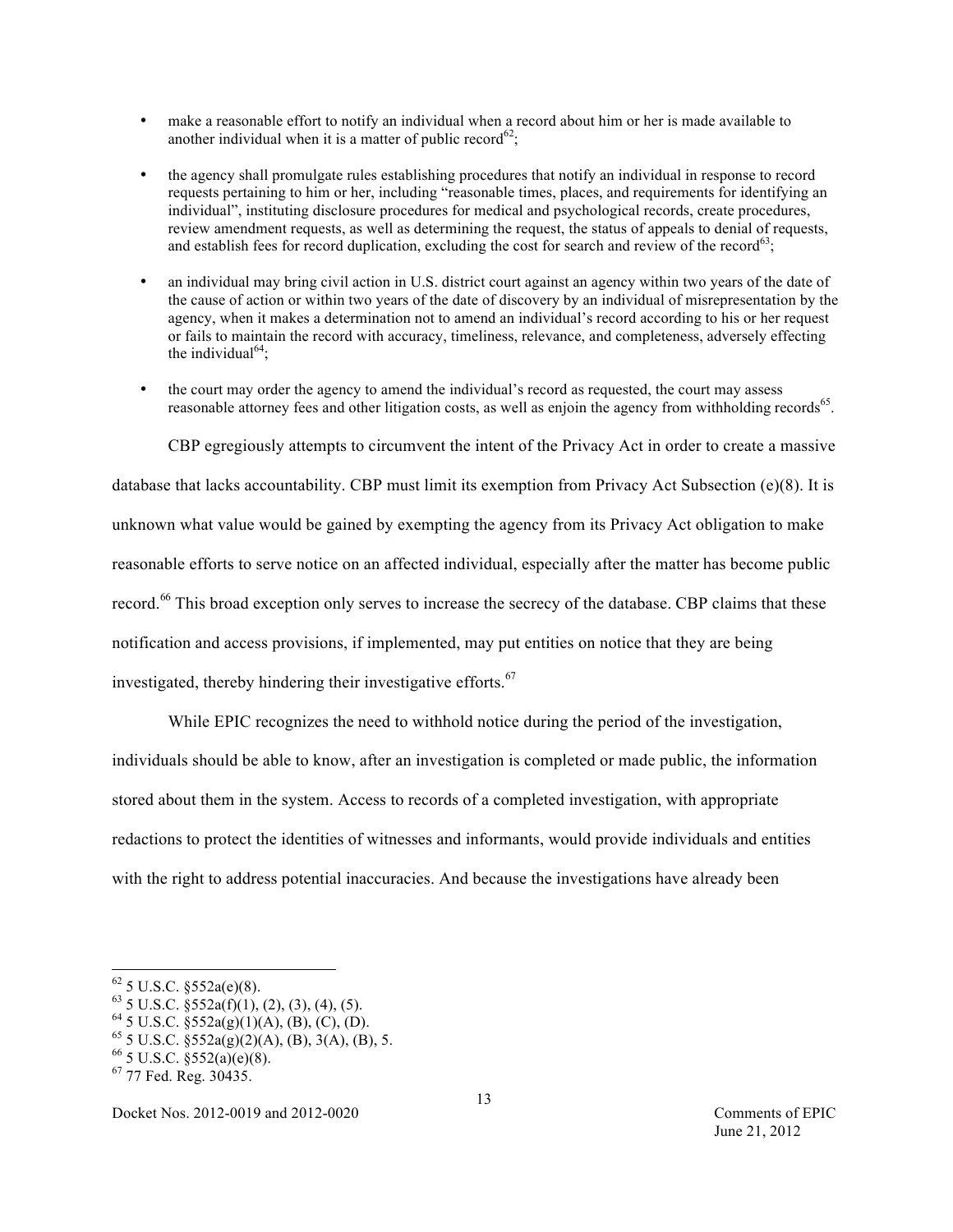completed, CBP's law enforcement purposes would not be undermined. Privacy rights of entities and their individual members would be sufficiently protected.

When Congress enacted the Privacy Act in 1974, it sought to restrict the amount of personal data that Federal agencies were able to collect, and furthermore, required agencies to be transparent in their information practices.<sup>68</sup> In 2004, the Supreme Court underscored the importance of the Privacy Act's restrictions upon agency use of personal data to protect privacy interests, noting that: "in order to protect the privacy of individuals identified in information systems maintained by Federal agencies, it is necessary … to regulate the collection, maintenance, use, and dissemination of information by such agencies." <sup>69</sup>

By proposing to exempt ATS from subsection (g) of the Privacy Act, CBP effectively denies individuals of judicially enforceable rights of access to their records or correction of erroneous information in such records. Therefore CBP must re-instate civil remedies for individuals against whom the agency has failed to comply with its obligations under the Privacy Act.

The Privacy Act is intended to guard the privacy interests of citizens and lawful permanent residents against government intrusion. By allowing CBP to encroach on an individual's right to access and amend their information, CBP violates the intent of the Privacy Act. If ATS is allowed these exemptions, then the government fails to ensure the reliability of the data, provide citizens with access to their personal data, or opportunities to correct inaccurate or incomplete data. These failures are especially significant because ATS will affect anyone or anything traveling to, from, or throughout the United States.

# **VII. Proposed Routine Uses G, H, I, J, and M Remove Privacy Act Safeguards by Disclosing Records to Foreign Agencies, Multilateral Governmental Organizations, and other Foreign Entities That are Not Subject to the Privacy Act**

Proposed Routine Use G would permit the agency to disclose information:

[t]o appropriate federal, state, tribal, local, or foreign governmental agencies or multilateral governmental organizations responsible for investigating or prosecuting the violation of, or for

 <sup>68</sup> S. Rep. No. 93-1183 at 1 (1974). 69 *Doe v. Chao*, 540 U.S. 614, 618 (2004).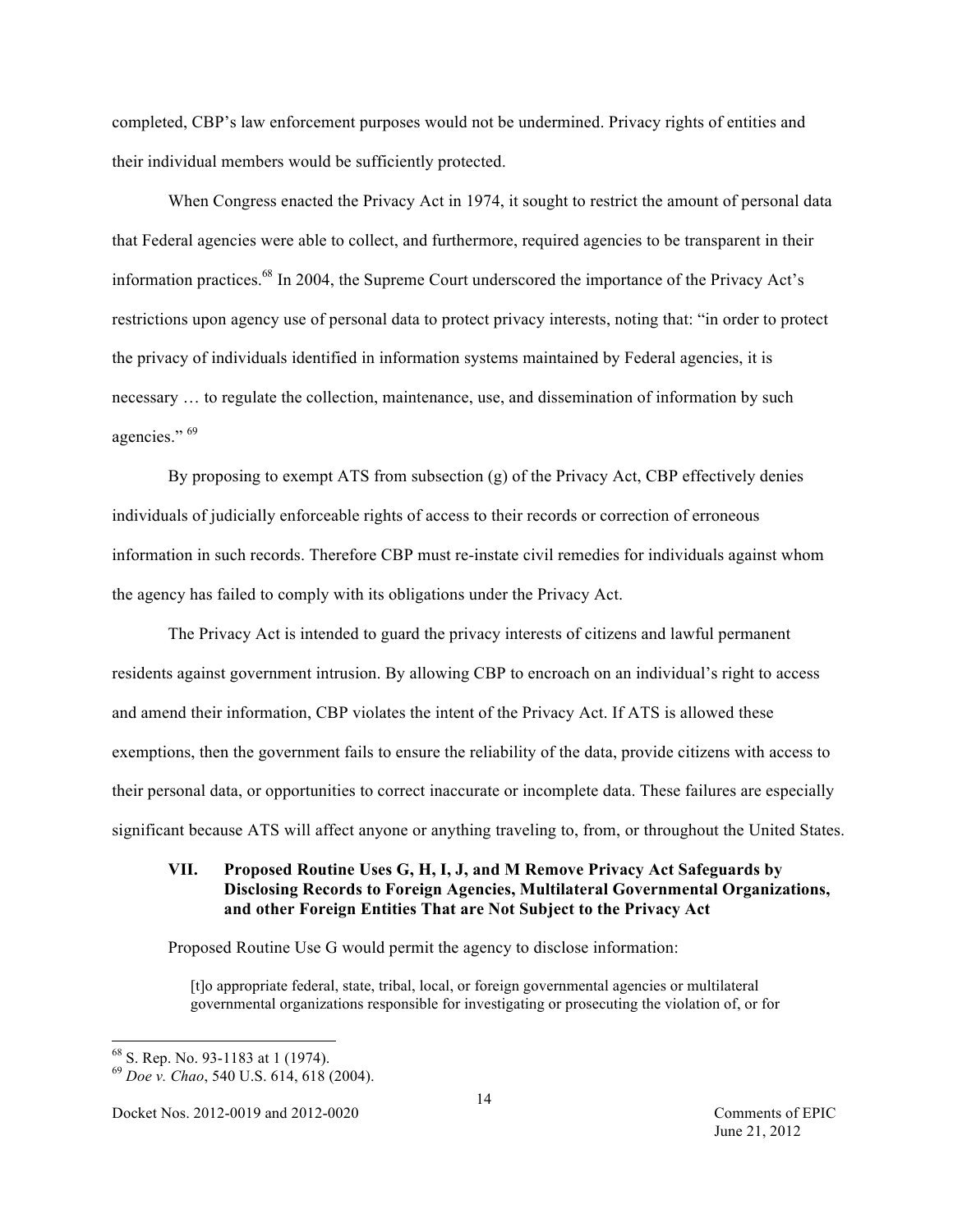enforcing or implementing, a statute, rule, regulation, order, or license, where CBP believes the information would assist enforcement of applicable civil or criminal law;<sup>70</sup>

Proposed Routine Use H would permit the agency to disclose information:

[t]o federal and foreign government intelligence or counterterrorism agencies or components where DHS becomes aware of an indication of a threat or potential threat to national or international security, or to assist in anti-terrorism efforts; $^{71}$ 

Proposed Routine Use I would permit the agency to disclose information:

[t]o an organization or person in either the public or private sector, either foreign or domestic, where there is a reason to believe that the recipient is or could become the target of a particular terrorist activity or conspiracy, or where the information is relevant to the protection of life, property, or other vital interests of a person;<sup>72</sup>

Proposed Routine Use J would permit the agency to disclose information:

[t]o appropriate federal, state, local, tribal, or foreign governmental agencies or multilateral governmental organizations for the purpose of protecting the vital interests of a data subject or other persons, including to assist such agencies or organizations in preventing exposure to or transmission of a communicable or quarantinable disease or to combat other significant public health threats; appropriate notice will be provided of any identified health threat or risk;<sup>73</sup>

Proposed Routine Use M would permit the agency to disclose information:

[t]o appropriate federal, state, local, tribal, or foreign governmental agencies or multilateral governmental organizations where CBP is aware of a need to utilize relevant data for purposes of testing new technology and systems designed to enhance ATS;<sup>74</sup>

The provisions in these Routine Uses that would permit CBP to disclose information to foreign

agencies, multilateral governmental organizations, or foreign persons in the public or private sector, must

be removed. The Privacy Act only applies to records maintained by United States government agencies.<sup>75</sup>

Releasing information to foreign entities does not protect individuals covered by ATS from Privacy Act

violations. CBP does not have jurisdiction over foreign agents, therefore, the provisions in these Routine

Uses that would permit CBP to disclose information to foreign or multilateral entities must be removed.

- 
- 

Docket Nos. 2012-0019 and 2012-0020 Comments of EPIC

<sup>70 77</sup> Fed. Reg. 30302.<br>
71 77 Fed. Reg. 30302.<br>
72 77 Fed. Reg. 30302.<br>
73 77 Fed. Reg. 30302.<br>
74 77 Fed. Reg. 30302.<br>
75 5 U.S.C. § 552a(b).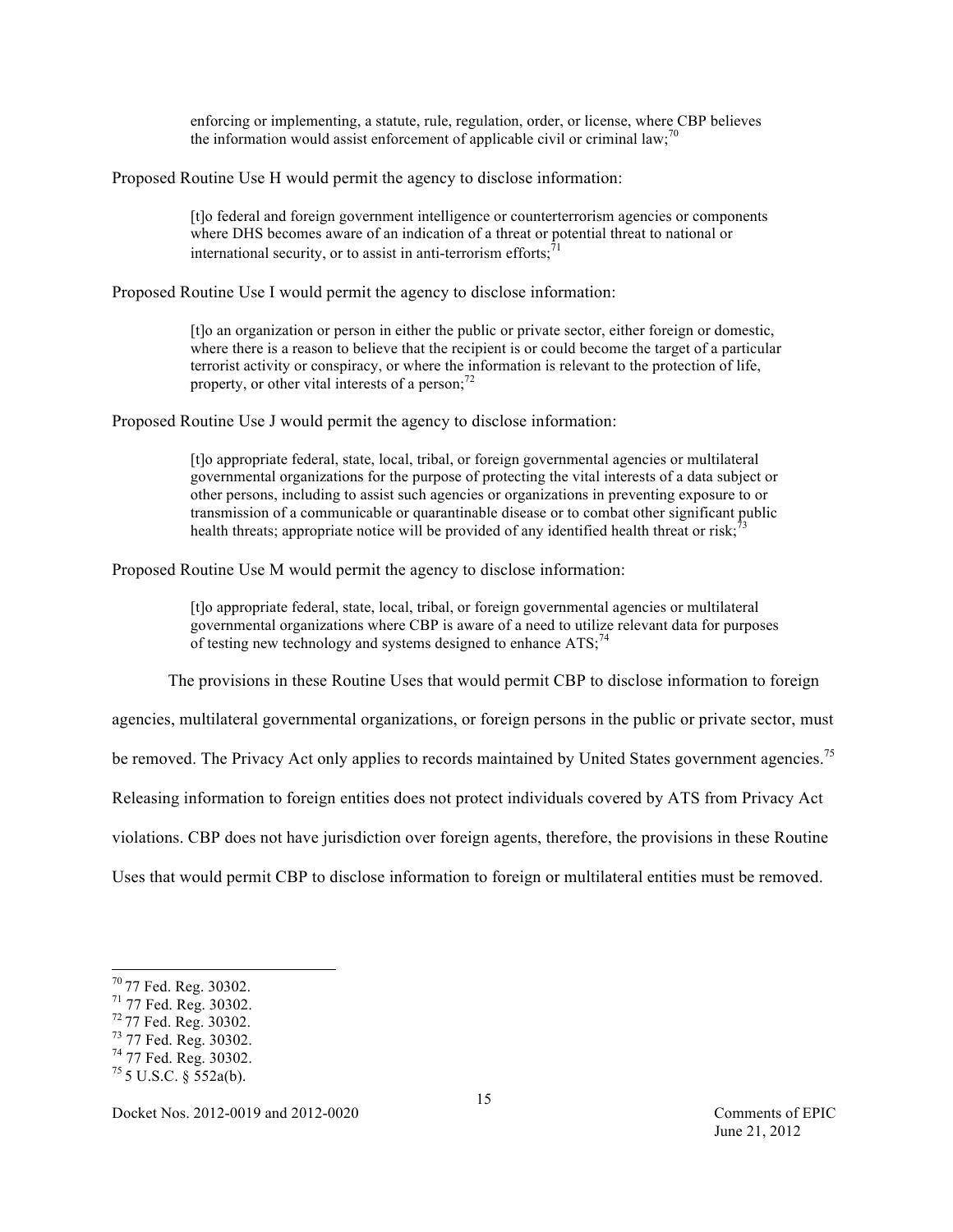#### **VIII. Routine Uses G, H, I, M, and N Contravene the Legislative Intent of the Privacy Act**

Proposed Routine Use N would permit the agency to disclose information:

 [t]o the news media and the public, with the approval of the Chief Privacy Officer in consultation with counsel, when there exists a legitimate public interest in the disclosure of the information or when disclosure is necessary to preserve confidence in the integrity of DHS or is necessary to demonstrate the accountability of DHS's officers, employees, or individuals covered by the system, except to the extent it is determined that release of the specific information in the context of a particular case would constitute an unwarranted invasion of personal privacy.  $\frac{76}{6}$ 

The limitations on disclosure in proposed Routine Uses G, H, I, M, and N are too broad to have any substantive effect, create opportunities for violations of statutory rights, and go against the legislative intent of the Privacy Act. As it stands, these Routine Uses directly contradict Congressman William Moorhead's testimony that the Privacy Act was "intended to prohibit gratuitous, ad hoc, disseminations for private or otherwise irregular purposes." **77**

Under proposed Routine Use G, CBP can disclose any information where it believes information would assist the enforcement of applicable laws.<sup>78</sup> This ill-defined limitation creates opportunities to arbitrarily disclose private information to entities that are not subject to the Privacy Act, potentially including any information that might assist in law enforcement. This criterion must be clarified in order to prevent abuse.

The limitation on disclosure as proposed in Routine Use H is too broad to have a substantive effect and therefore creates numerous opportunities for violations of statutory rights. Routine Use H would permit CBP to disclose information after indication of a threat or potential threat, a category that would create opportunities to arbitrarily disclose private information on the basis of a possible threat without concrete evidence establishing a threat or potential threat.

<sup>&</sup>lt;sup>76</sup> 77 Fed. Reg. 30302.<br><sup>77</sup> Legislative History of the Privacy Act of 1974 S, 3418 (Public Law 93-579): Source Book on Privacy, 1031  $(1976).$ 

 $78$  77 Fed Reg. 30302.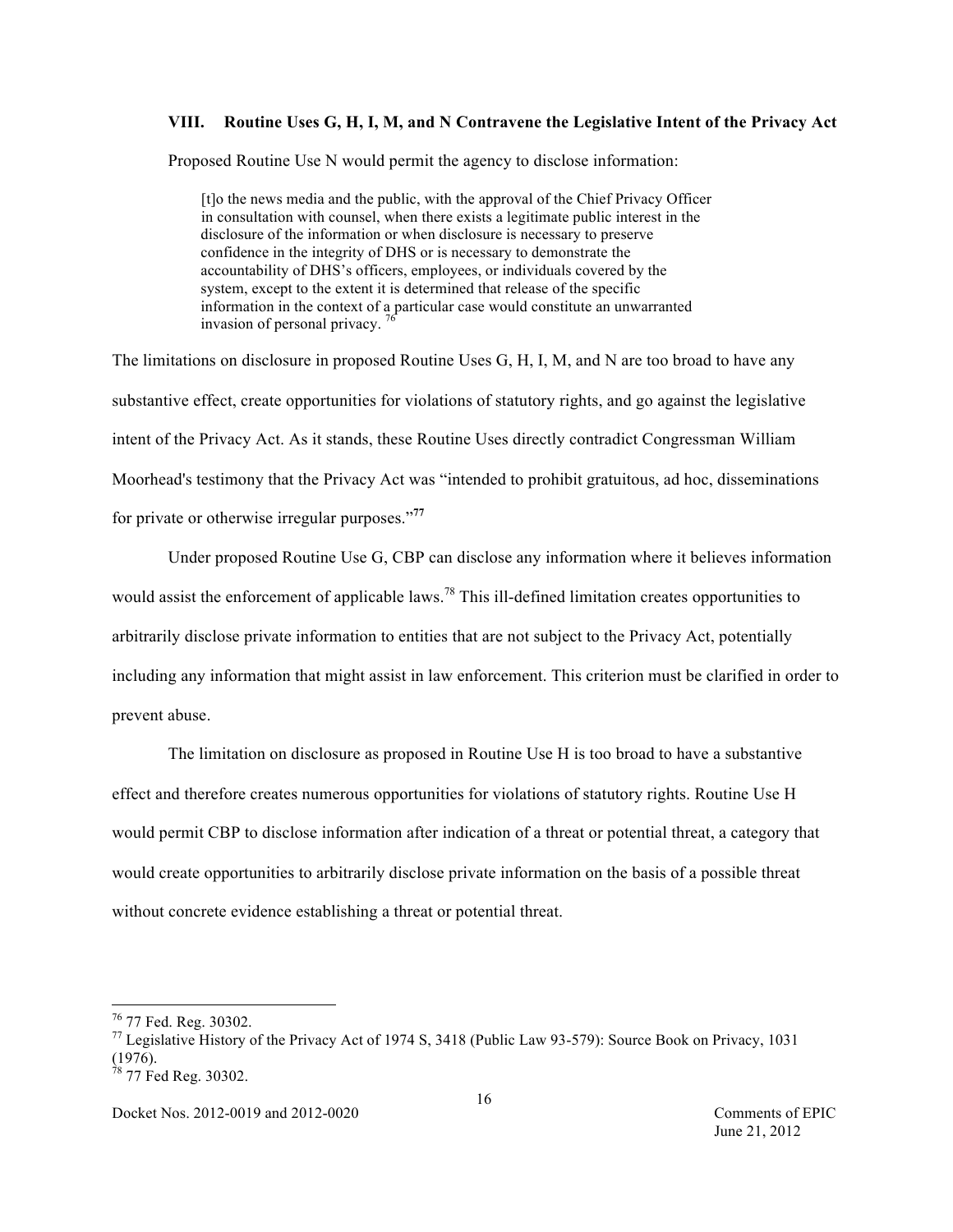Routine Use I permits disclosure of information pertinent to a law enforcement investigation.

This is an extremely broad limitation and the definition of "appropriate" must be made clear. Otherwise, information may be arbitrarily disclosed at the discretion of a lone CBP officer. This murky Routine Use creates opportunities for violations of statutory rights and goes against the legislative intent of the Privacy Act.

Under the limitation on disclosure in proposed Routine Use M, CBP can disclose any information for the testing of new technology designed to enhance ATS. This ill-defined limitation creates opportunities to arbitrarily disclose private information to entities that are not subject to the Privacy Act. The definition of "new technology" and "testing" must be clarified. As it stands this Routine Use creates the opportunity for abuses of discretion and necessary disclosure merely to test any technology that CBP sees fit.

The phrase "when disclosure is necessary to preserve confidence in the integrity of  $DHS''^{79}$  in Routine Use N is discordant with the Privacy Act because it gratuitously puts the face of the agency above an individual's right to privacy. The term "necessary" is overly ambiguous; CBP could take advantage of this criterion to unduly influence its image. CBP should remove this phrase from the proposed Routine Use because creating a category that is too broad can easily lead to the abuse of privacy rights of individuals whose data has been gathered and stored by CBP.

# **IX. CBP's Lack of Opportunity to Review Public Comment Violates the Administrative Procedure Act and Therefore the Routine Uses and Proposed Exemptions Should Not Be Implemented Without Public Comment Review**

*A. CBP's Proposed Routine Uses and Exemptions Will Have a Substantial Effect on Members of the Public and Therefore Require Public Notice and Comment*

The Privacy Act requires each agency to "at least 30 days prior to publication of information under paragraph (4)(D) of this subsection, publish in the Federal Register notice of any new use or intended use of the information in the system, and provide an opportunity for interested persons to submit

 <sup>79</sup> 77 Fed. Reg. 30302.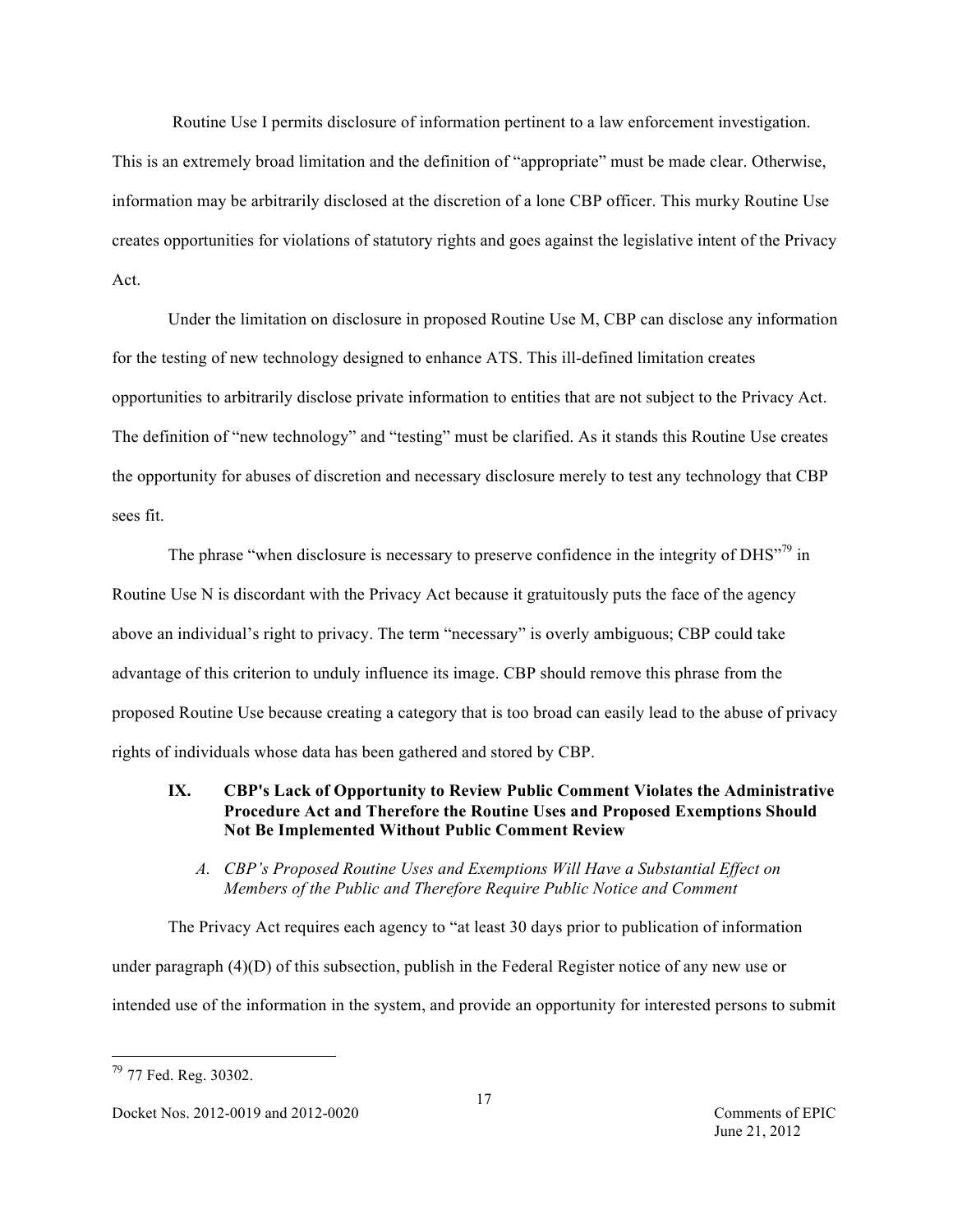written data, views, or arguments to the agency."<sup>80</sup> Paragraph  $(4)(D)$  of the subsection referenced above, subsection (e), refers to "each routine use of the records contained in the system, including the categories of users and the purposes of such use."<sup>81</sup>

In addition to the Privacy Act's Federal Register public notice requirement, CBP is also obligated under the Administrative Procedure Act ("APA") to provide notice and comment on the proposed updates to the system of records because the system of records' "substantive effect is sufficiently grave so that notice and comment are needed to safeguard the policies underlying the APA."<sup>82</sup> The SORN published by CBP also states "[e]lsewhere in the federal register, the Department of Homeland Security is concurrently issuing a Notice of Proposed Rulemaking exempting this system of records from certain provisions of the Privacy Act.<sup>383</sup> The substantive effect of the proposed routine uses and exemptions within CBP's system of records are "sufficiently grave" because they "impose directly and significantly upon so many members of the public."<sup>84</sup> CBP's system of records applies to a broad and poorly-defined category of individuals, including "owners of vehicles that cross the border... persons who may pose a threat to the United States," and "persons, including operators, crew, and passengers, who seek to, or do in fact, enter, exit, or transit through the United States or through other locations where CBP maintains an enforcement or operational presence by land, air, or sea.<sup>385</sup> The system also significantly impacts with whom personal information will be shared. Over half of the proposed routine uses would permit CBP to disclose information to either foreign or international agencies, third party individuals, the news media, or the public, none of whom are subject to "the same Privacy Act requirements and limitations on disclosure as are applicable to DHS officers and employees" or contractors.<sup>86</sup> The proposed routine uses and

Docket Nos. 2012-0019 and 2012-0020 Comments of EPIC

<sup>&</sup>lt;sup>80</sup> 5 U.S.C. § 552a(e)(11).<br><sup>81</sup> *Id.* at (e)(4)(D).<br><sup>82</sup> *Electronic Privacy Information Center v. U.S. Dep't. of Homeland Sec., 653 F.3d 1, 5- 6 (D.C.Cir. 2011) (rehearing en banc denied)(quoting Lamoille Valley R.R.Co. v. ICC, 711 F.2d 295, 328 (D.C.ir.1983)); The* 

<sup>&</sup>lt;sup>83</sup> 77 Fed. Reg. 30297.<br><sup>84</sup> Electronic Privacy Information Center v. U.S. Dep't. of Homeland Sec., 653 F.3d at 6.<br><sup>85</sup> 77 Fed. Reg. 30299.<br><sup>86</sup> Id. at 30301 - 02.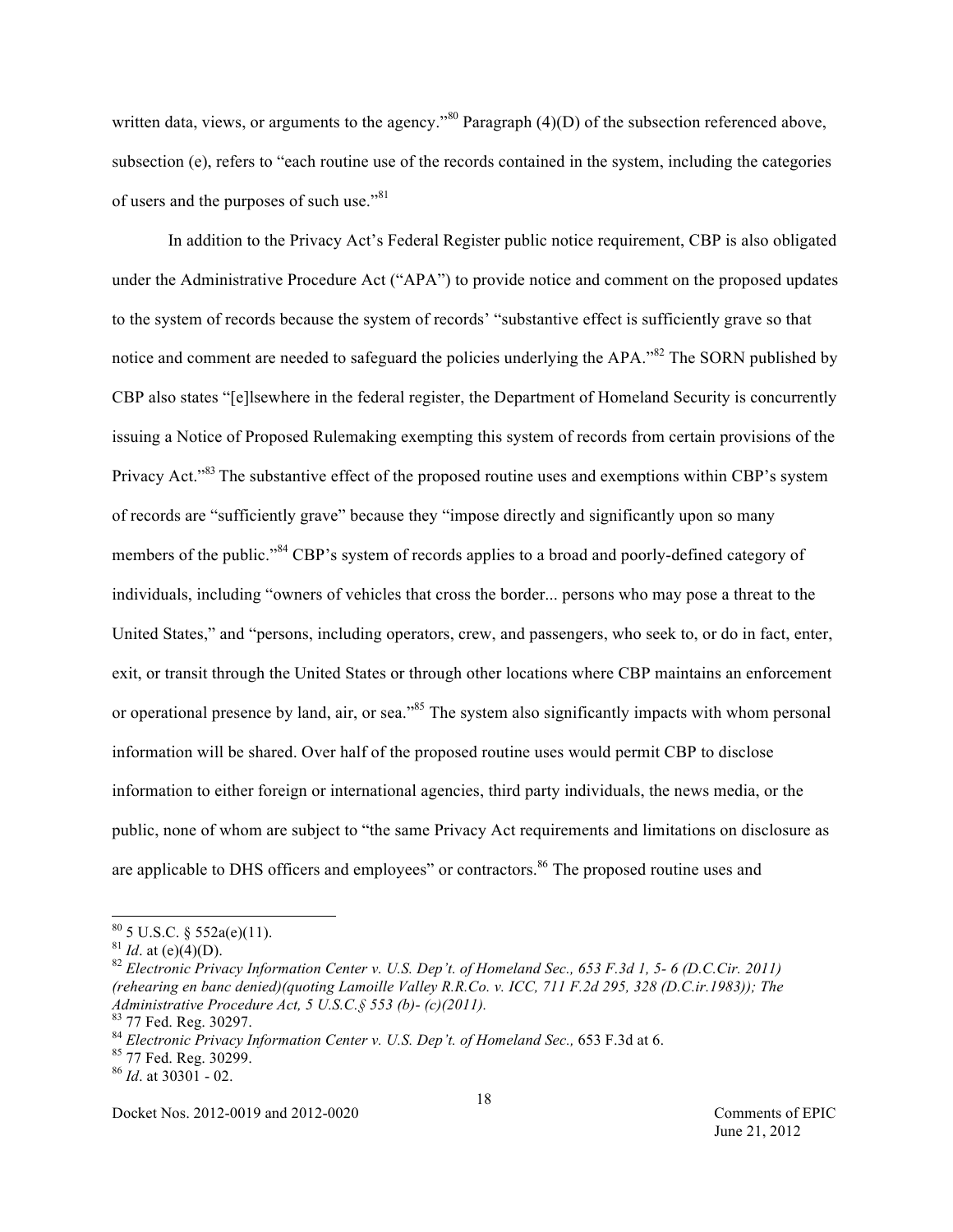exemptions create "sufficiently grave" privacy risks to members of the public, and accordingly require notice and comment.

## *B. CBP Must Consider and Respond to Public Comments It Receives Before Implementing The Proposed Routine Uses and Exemptions*

Following the required notice and comment period, the APA states that "[a]fter consideration of the relevant matter presented, the agency shall incorporate in the rules adopted a concise general statement of their basis and purpose."<sup>87</sup> Indeed, the "essential purpose of those [notice and comment] provisions is the generation of comments that will permit the agency to improve its tentative rule"<sup>88</sup> and to give the agency "the opportunity 'to educate itself on the full range of interests the rule affects'."<sup>89</sup> Additionally, it is well established that agencies must provide a rationale for their decision-making processes by "responding to those comments that are relevant and significant."<sup>90</sup>

CBP's SORN invites the public to "submit comments on or before June 21, 2012," which is also the same day the new routine uses go into effect.<sup>91</sup> Moreover, the deadline to submit comments for the proposed exemptions is June 22, 2012,  $\frac{92}{2}$  one day after the system goes into effect.  $\frac{93}{2}$  By failing to consider the public comments it receives in response to the substantial privacy risks posed by the proposed routine uses and exemptions, CBP violates the APA requirement that agencies consider "the relevant matter[s] presented."<sup>94</sup>

<sup>&</sup>lt;sup>87</sup> 5 U.S.C. § 553(c).<br><sup>88</sup> *Am. Fed'n of Labor & Cong. of Indus. Organizations v. Donovan, 757 F.2d 330, 337 (D.C. Cir. 1985) (quoting* Am. Fed'n of Labor & Cong. of Indus. Organizations v. Donovan, 582 F. Supp. 1015, 1024 (D.D.C. 1984)).<br><sup>89</sup> Louis v. U.S. Dept. of Labor, 419 F.3d 970, 976-77 (9th Cir. 2005) (quoting Alcaraz v. Block, 746 F.2d 593, 611 (9th Cir. 1984)).

<sup>90</sup> *Grand Canyon Air Tour Coal v. FAA,* 154 F.3d 455, 468 (D.C.Cir. 1998); *Cement Kiln Recycling Coalition v. E.P.A.,* 493 F.3d 207, 225 (D.C. Cir. 2007); *Interstate Natural Gas Ass'n of America v. F.E.R.C.,* 494 F.3d 1092, 1096 (D.C. Cir. 2007); *Int'l Fabricare Inst. V. U.S. EPA*, 972 F.2d 384, 389 (D.C.Cir. 1992).<br><sup>91</sup> 77 Fed. Reg. 30297.<br><sup>92</sup> 77 Fed. Reg. 30433.<br><sup>93</sup> 77 Fed. Reg. 30297.<br><sup>94</sup> 5 U.S.C. § 553(c).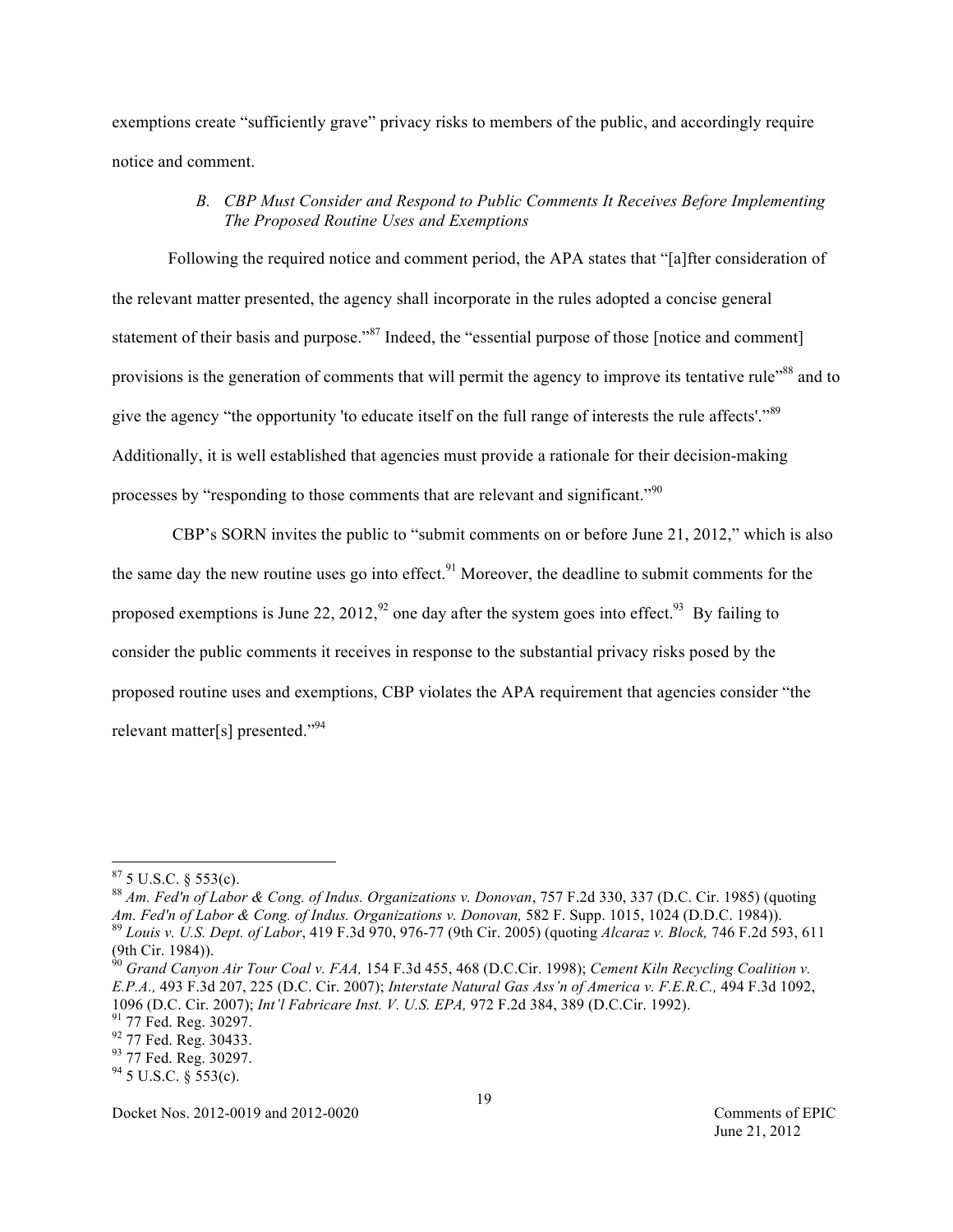# *C. CBP's Proposed Routine Uses Must Fall on Procedural Grounds Due to CBP's Inadequate Public Comment Review*

CBP's notice and comment procedure concerning the proposed routine uses is inadequate because the agency does not afford itself opportunity to review the public comments it receives. Additionally, retroactively applying the proposed exemptions to ATS a day after the updated system goes into effect would be equivalent to acting without considering and responding to public comments. CBP effectively denies the public any meaningful opportunity to comment on ATS because the agency fails to consider "the relevant matter<sup>[s]</sup> presented.<sup>"95</sup> One of the core principles of the APA is public participation in the rulemaking process. Here, CBP attempts to circumvent this democratic process by failing to consider and address public comments.

Consequently, "[i]f the agency fails to provide this notice and opportunity to comment or the notice and comment period are inadequate, the 'regulation must fall on procedural ground and the substantive validity of the change accordingly need not be analyzed'."<sup>96</sup> Therefore the proposed rule must fall on procedural grounds. The proposed Routine Uses and exemptions must not be implemented without the agency reviewing and considering public comment; failure to do so is unlawful.<sup>97</sup>

## **X. Conclusion**

For the foregoing reasons, the Automated Targeting System, which establishes secret profiles on individuals absent Privacy Act safeguards, is contrary to the core purpose of the federal Privacy Act. We urge the agency to suspend this program. If the program goes forward, CBP must revise its Privacy Act notice for the Automated Targeting System to: 1) provide individuals judicially enforceable rights of access and correction; 2) limit the collection and distribution of information to only those necessary for the screening process, and 3) substantially limit the routine uses of information. EPIC anticipates the

<sup>95</sup> *Id*. <sup>96</sup> *Public Citizen, Inc. v. Mineta,* 427 F.Supp.2d 7, 12 (D.D.C. 2006) (quoting *AFL-CIO v. Donovan,* 757 F.2d 330, 338 (D.C.Cir. 1985)). *See also Stainback v. Mabus,* 671 F. Supp.2d 126, 135 (D.D.C. 2009); *Steinhorst Associates v. Preston,* 572 F.Supp.2d 112, 124 n. 13 (D.D.C. 2008); *National Ass'n of Home Builders v. U.S. Army Corps of Engineers,* 453 F. Supp. 2d 116, 123 (D.D.C. 2006).<br><sup>97</sup> 5 U.S.C. 706(2)(D).